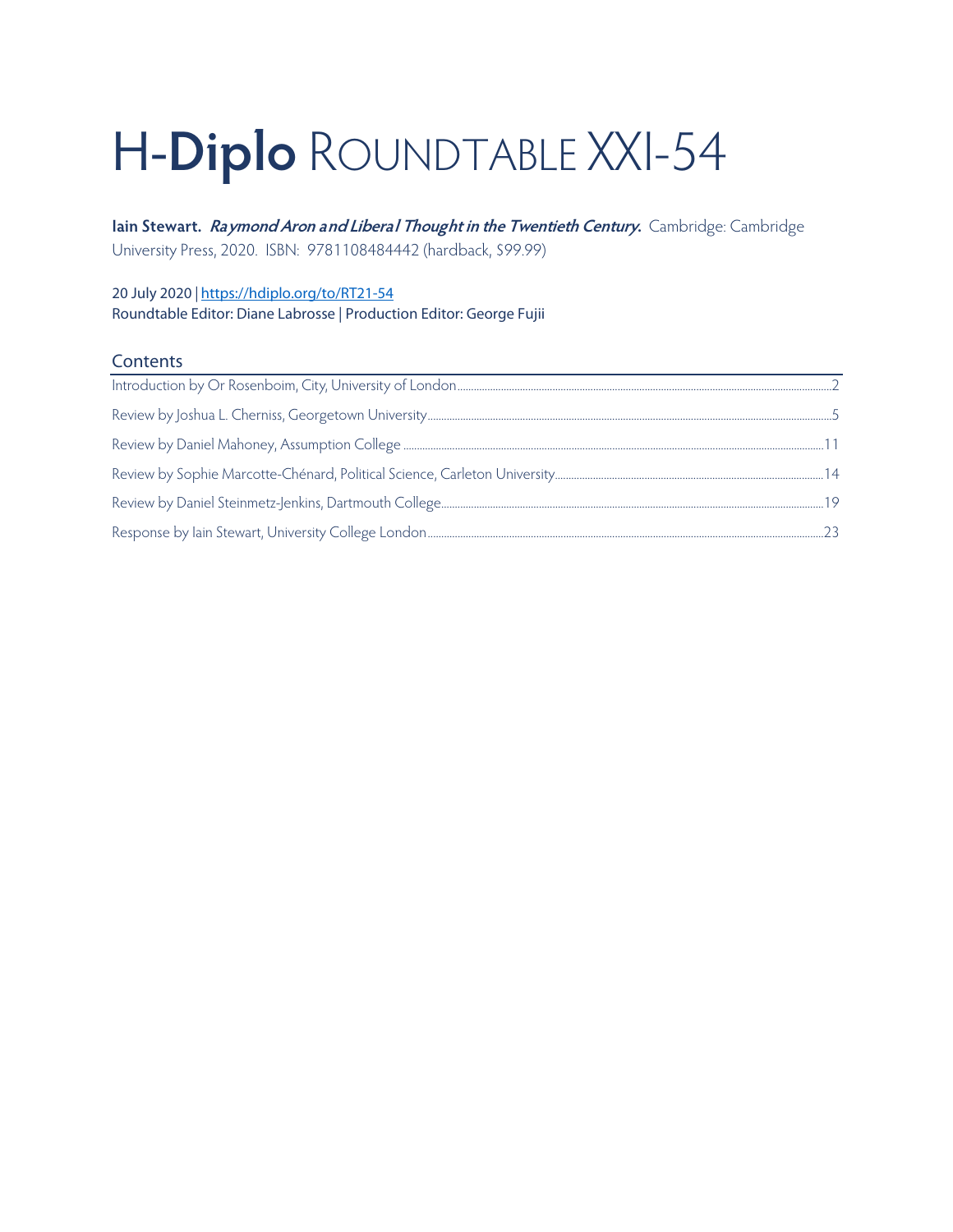# Introduction by Or Rosenboim, City, University of London

<span id="page-1-0"></span>aymond Aron has been long known to English speaking audiences as one of the key French—or even European political thinkers of the twentieth century. In the discipline of International Relations he is one of the few twentieth-century non-English authors to obtain an entry ticket to the 'canon' (if such a thing exists). In political French—or even Europear<br>political thinkers of the twentieth century. In the discipline of International Relations he is one of the few<br>twentieth-century non-English authors to obtain an entry ticket to the 'canon' (if such interested in understanding the development of ideas about modern politics in mid-century France.<sup>[1](#page-1-1)</sup>

As a political thinker and public commentator, Aron's ideas reached French society through his academic scholarship but more effectively through his articles in the newspaper *Le Figaro*, which made him a household name. Thanks to his disciples and to mediators such as Harvard Professor Stanley Hoffmann, Aron's ideas achieved global resonance. Despite the fact that he never produced a coherent and systematic work of political theory, Aron was seen as a perceptive commentator on liberty democracy in modern industrial societies.

It may be surprising, therefore, that historians have dedicated relatively limited attention to Aron's political thought. In the 1990s, analytical and historical assessments of his work were tainted with celebratory colours, often lacking in critical edge. Aron's approach to politics, described as "moderate" or "prudent," was especially praised by American conservative liberals who sought to use his ideas in their own battle against Communism.<sup>[2](#page-1-2)</sup> In consequence, he was described, somewhat limitedly, as a 'Cold War liberal.'[3](#page-1-3) In a sense, Aron was a victim of his own battle against ideologies. While his popularity as a liberal anti-Communist was on the rise in the U.S., only a few intellectual historians outside of France engaged critically with his ideas, or questioned the judiciousness of this assessment.<sup>[4](#page-1-4)</sup>

It is in this context that Iain Stewart's compelling and critical book, *Raymond Aron and Liberal Thought in the Twentieth Century* emerges as an innovative and insightful analysis, weaving together a historical contextualisation of Aron's ideas with a critical assessment of their merit. Stewart offers his readers a well-researched and knowledgeable interpretation of Aron's political thought, revolving around his position on liberalism. Aron's reputation as a 'Cold War liberal,' reinforced by recent scholarship that locates his work next to that of Judith Shklar, Karl Popper and Isaiah Berlin, may explain Stewart's decision to focus his analysis on Aron's contribution to this tradition of thought. As we shall see in the reviews that follow, while this focus has historical and conceptual merits, it also renders the book somewhat vulnerable to criticism, given Stewart's conclusion that Aron's liberalism was, in fact, based on flimsy foundations.

As a scholar of French history, Stewart seeks to reconstruct the rich intellectual context of Aron's liberalism in order to assess his thought as well as the fortunes of France's liberal tradition in general: by challenging Aron's association with

<span id="page-1-2"></span><sup>2</sup> See, for example, Brian C. Anderson, *Raymond Aron: the Recovery of the Political* (Lanham: Rowman & Littlefield Publishers, 1997); R.M. Davis, *A Politics of Understanding: The International Thought of Raymond Aron* (Baton Rouge: Louisiana State University Press, 2009). Aron's moderation was more recently discussed in Aurelian Craiutu, *Faces of Moderation: The Art of Balance in an Age of Extremes* (Philadelphia: University of Pennsylvania Press, 2017).

<span id="page-1-3"></span><sup>3</sup> Jan-Werner Müller, *Contesting Democracy: Political Ideas in Twentieth-Century Europe* (New Haven: Yale University Press, 2013).

<span id="page-1-4"></span><sup>4</sup> A growing interest in Aron is manifested by the recent publication of edited volumes on his thought in English, including, José Colen and Elisabeth Dutartre-Michaut, *The Companion to Raymond Aron* (New York: Palgrave Macmillan; 2015; Olivier Schmitt, *Raymond Aron and International Relations* (London: Routledge, 2018). Aron has received a more comprehensive treatment in France, of course, by scholars including Pierre Manent, Pierre Hassner, Gwendal Châton, Nicolas Baverez, Joël Mouric, Serge Audier and others.

<span id="page-1-1"></span><sup>1</sup> For a concise and influential assessment of Aron in French political thought see Tony Judt, *The Burden of Responsibility: Blum, Camus, Aron, and the French Twentieth Century* (Chicago: University of Chicago Press, 1998).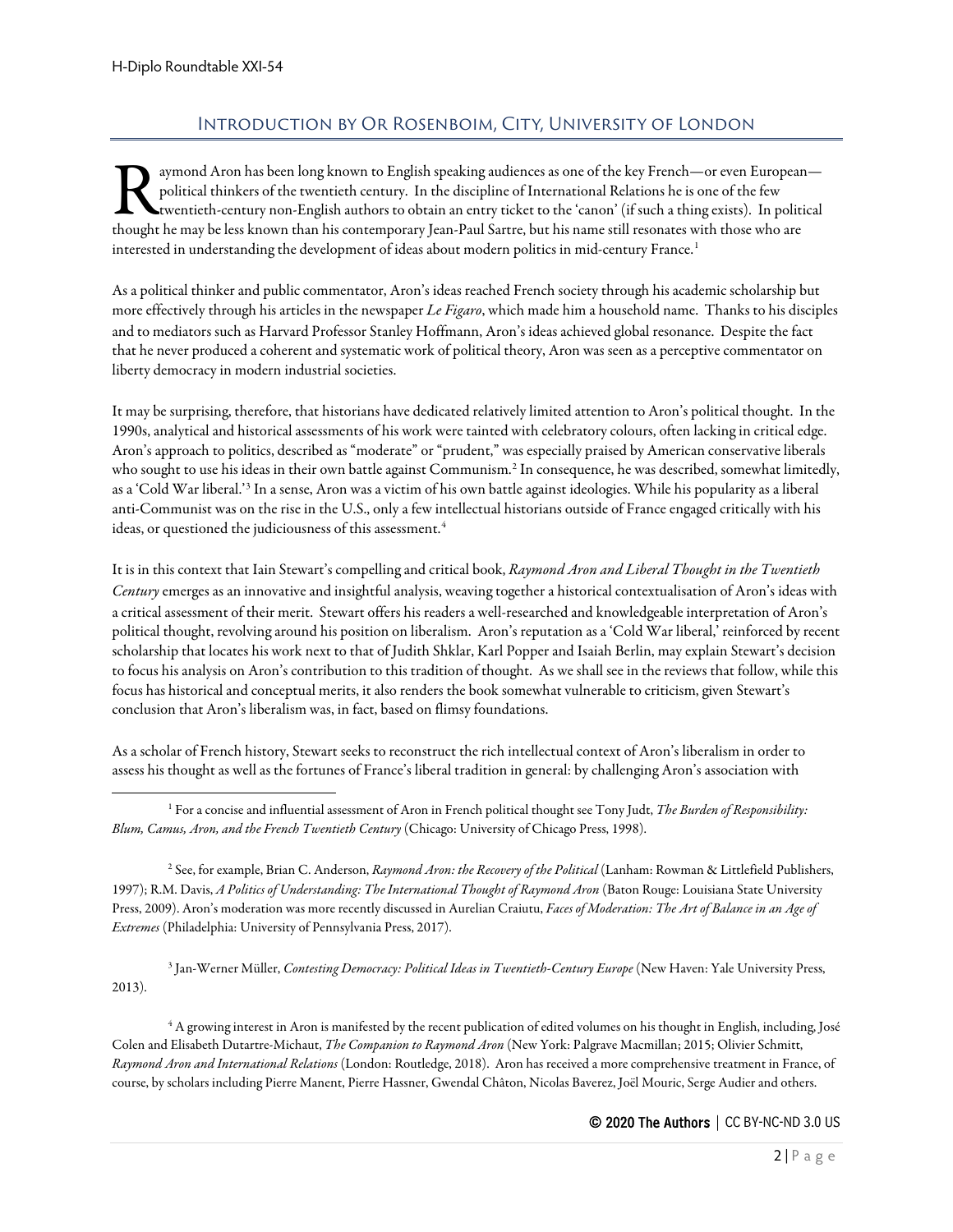liberalism, he also wishes to cast doubts on the notion of a 'liberal revival' in post-war French political thought more generally. In this sense, Stewart's book aims not only to depict Aron's intellectual portrait as a political thinker, but also to advance an argument about the shape of liberalism in France more generally. Thus, the book succeeds in its double ambition of making an original and critical contribution to the limited scholarship on Aron in English, as well as challenging common narratives about the history of liberalism in twentieth-century France.

The reviewers in this roundtable are clearly convinced that the book makes a significant contribution to existing scholarship on Aron and French liberalism. Sophie Marcotte-Chénard praises the vigorous, detailed, and impartial analysis of the development of the tradition of French liberalism through Aron's thought. She values the originality of Stewart's historicist reading of Aron, an appreciation shared by Daniel Steinmetz-Jenkins in his review. For the two reviewers, Stewart's book provides a valuable historical contextualisation that was hitherto only marginal to the scholarship on Aron's thought.

Stewart's book provides a compelling image of Aron's rich and diverse writings, including both academic scholarship and journalistic texts. The book is based on extensive research, which brings to the fore French sources hitherto unavailable to English readers. Thus, Joshua L. Cherniss judges the book as a deeply informed, analytically acute, and revealing account both of Aron's thought and its historical significance. Daniel Mahoney similarly finds the book to be well written and to reveal an impressive command of the principle sources.

The book has generated here a vivid discussion of Aron's historical significance and theoretical importance, as is evident in the following reviews. The reviewers raise a range of questions challenging some of the analytical and methodological scaffoldings of the book, which focus on three main points: context, liberalism and legacy.

First, Marcotte-Chénard, Steinmetz-Jenkins, and Cherniss all reflect on the relevant context for reading Aron's ideas. As Stewart proposes in the book, a contextualist interpretation of Aron's writings, and the selection of the appropriate intellectual, historical, and political context seems particularly significant. For Marcotte-Chénard, Aron's ideas should be understood not only in their intellectual context and in relation to other thinkers, but also against the political events of his time. Aron's ideas were shaped by encounters with the ideas of key thinkers such as Karl Marx or Max Weber, but importantly also by concrete historical developments. Cherniss similarly argues that an alternative reading could put more emphasis on Aron's Jewishness or his relations with Charles de Gaulle as significant for the development of his thought. Aron's discussions of international relations theory, which are left out of the book, have been mentioned in several of the reviews as a relevant and insightful context that remains unexplored in this volume. In terms of intellectual context, Steinmetz-Jenkins and Mahoney both seek to downplay the influence of the German jurist Carl Schmitt on Aron's ideas, and highlight alternative inspirations such as the sociologist Karl Manheim or Aristotle.

The second point raised by the reviewers regards Aron's contribution to liberalism in France. Marcotte-Chénard challenges the usefulness of liberalism as an analytical framework for understanding Aron's thought, particularly in light of Stewart's claims that Aron made alimited contribution to the idea of the "French liberal revival." Focusing on liberalism presupposes a rigid definition of the term, she argues, and excludes from the analysis other important lenses on Aron's writings, such as realism. Cherniss allows for the importance of liberalism to Aron's ideas, yet seeks a clearer definition of his liberal thought and its relations with history.

Finally, the reviewers reflect on the value of Aron's thought today. For Mahoney, the book could have further emphasised Aron's greatness as a political thinker and even as a human being. Whereas Stewart takes a more cautious—and at times severely critical—approach to Aron's liberalism, Mahoney insists on its great historical merits and highly valuable legacy. Marcotte-Chénard advances a more limited argument. She suggests that as a good intellectual historian Stewart did well to abstain from normative arguments about the application of Aron's ideas in today's crisis of liberalism, yet invites him to elaborate more on the merits of Aron's style of political argumentation, which may be the reason why people still read his works today. Stewart leaves this judgement in the readers' hands.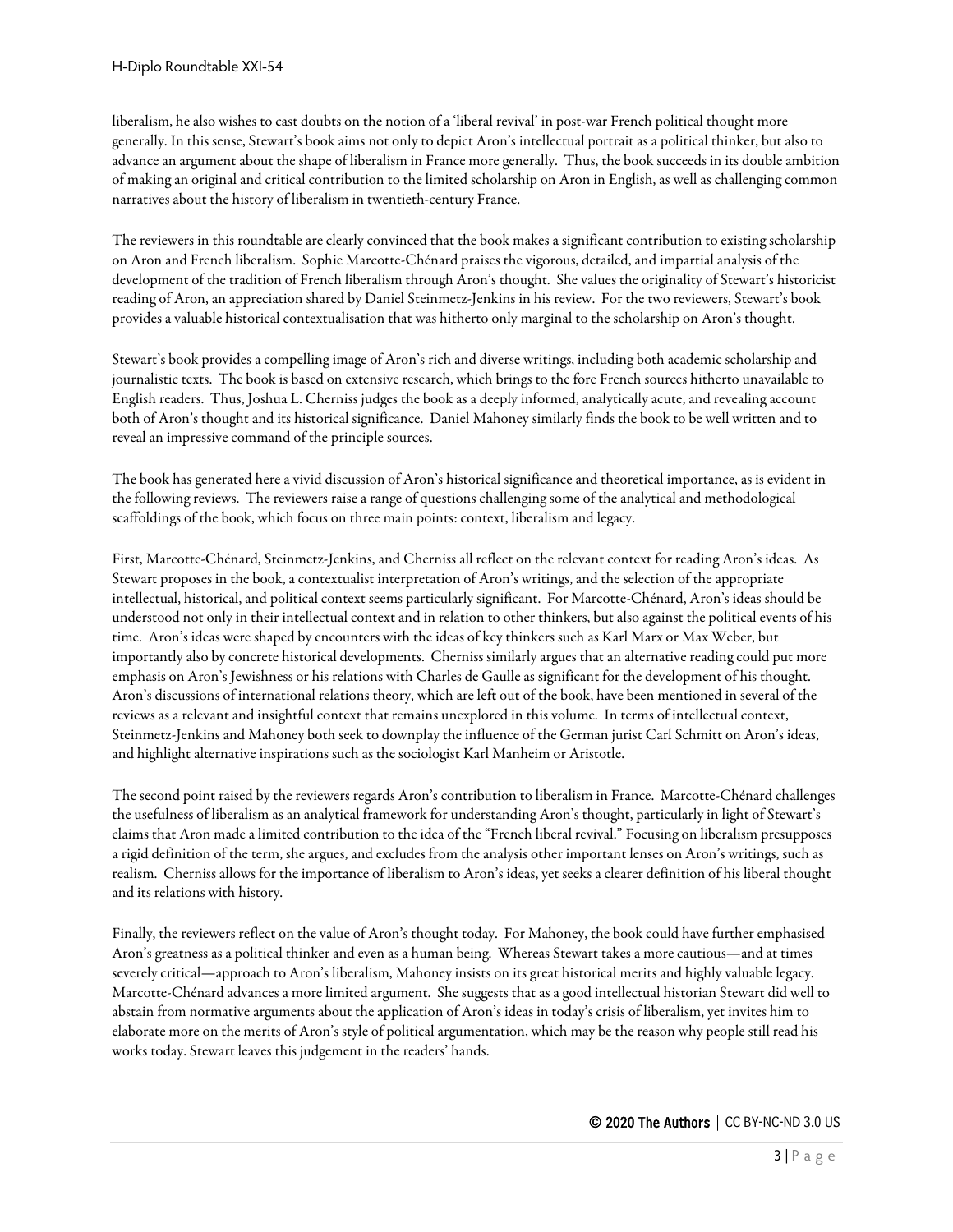The fascinating discussion emerging from the four reviews reflects the merits of Iain Stewart's book as a meticulous contextualist historical study of Aron's ideas. Looking at Aron's oeuvre beyond the limiting intellectual framework of the Cold War, Stewart's book invites a wider-ranging and sophisticated engagement with Aron's work and thus may serve as an original and provocative point of departure for a novel assessment of his ideas today.

#### Participants:

Iain Stewart teaches modern European history at University College London. His research interests lie in the fields of modern intellectual and cultural history with particular focuses on the histories of liberalism and the cultural cold war. In addition to his latest book on Raymond Aron, he is the co-editor with Stephen Sawyer of *In Search of the Liberal Moment: Democracy, Anti-totalitarianism, and Intellectual Politics in France since 1950* (Palgrave, 2016).

Or Rosenboim is Director of the Centre for Modern History and a Lecturer in Modern History at City, University of London. She is the author of *The Emergence of Globalism: Visions of World Order in Britain and the United States, 1939- 1950* (Princeton University Press, 2017). Her research on the history of international thought, American geopolitics, federalism and world order has also appeared in *Modern Intellectual History*, *The International History Review* and *International Relations*, and elsewhere. She is currently working on a book on global thinking in the twentieth century.

Joshua L. Cherniss is an Assistant Professor of Government at Georgetown University. He is the author of *A Mind and its Time: The Development of Isaiah Berlin's Political Thought* (Oxford University Press, 2013) and co-editor (with Steven B. Smith) of *The Cambridge Companion to Isaiah Berlin* (Cambridge University Press, 2018). His articles and chapters on Berlin, Reinhold Niebuhr, Max Weber, and others have appeared in the *Review of Politics*, the *Journal of Politics*, the *Tocqueville Review*, and elsewhere. He is currently working on a book about liberalism, anti-liberalism, and debates over political ethics in twentieth-century political thought.

Daniel J. Mahoney holds the Augustine Chair in Distinguished Scholarship at Assumption College in Worcester, MA. He has written books on Raymond Aron, Charles de Gaulle, Bertrand de Jouvenel, anti-totalitarian thought, especially Solzhenitsyn, and on the intersection of religion and politics. He is completing a book called *The Statesman as Thinker: Ten Portraits of Courage, Greatness, and Moderation*.

Sophie Marcotte-Chénard is an Assistant Professor in Political Theory at Carleton University in Canada. She received her Ph.D. in Philosophy and Social Sciences from the Raymond-Aron Centre at the École des hautes études en sciences sosciales (EHESS) and completed a Postdoctoral Fellowship at the University of Toronto. Her research focuses on theory and philosophy of history, twentieth-century German and French political thought, contemporary political philosophy, and interpretive approaches in the history of political ideas. Sheis the principal investigator of a SSHRC-funded research project on the evolution and uses of the concept of crisis in politics. She is also the author of a forthcoming book entitled *History in Crisis: Political Philosophy and Historicism in the Interwar Period* (Presses de l'Université de Montréal). Her work has also appeared in *The Review of Politics*, *The Journal of the Philosophy of History*, *Politique & Sociétés* and *Methodos*.

Daniel Steinmetz-Jenkins is the managing editor of *Modern Intellectual History*and a Post-Doctoral Fellow in the History Department at Dartmouth College.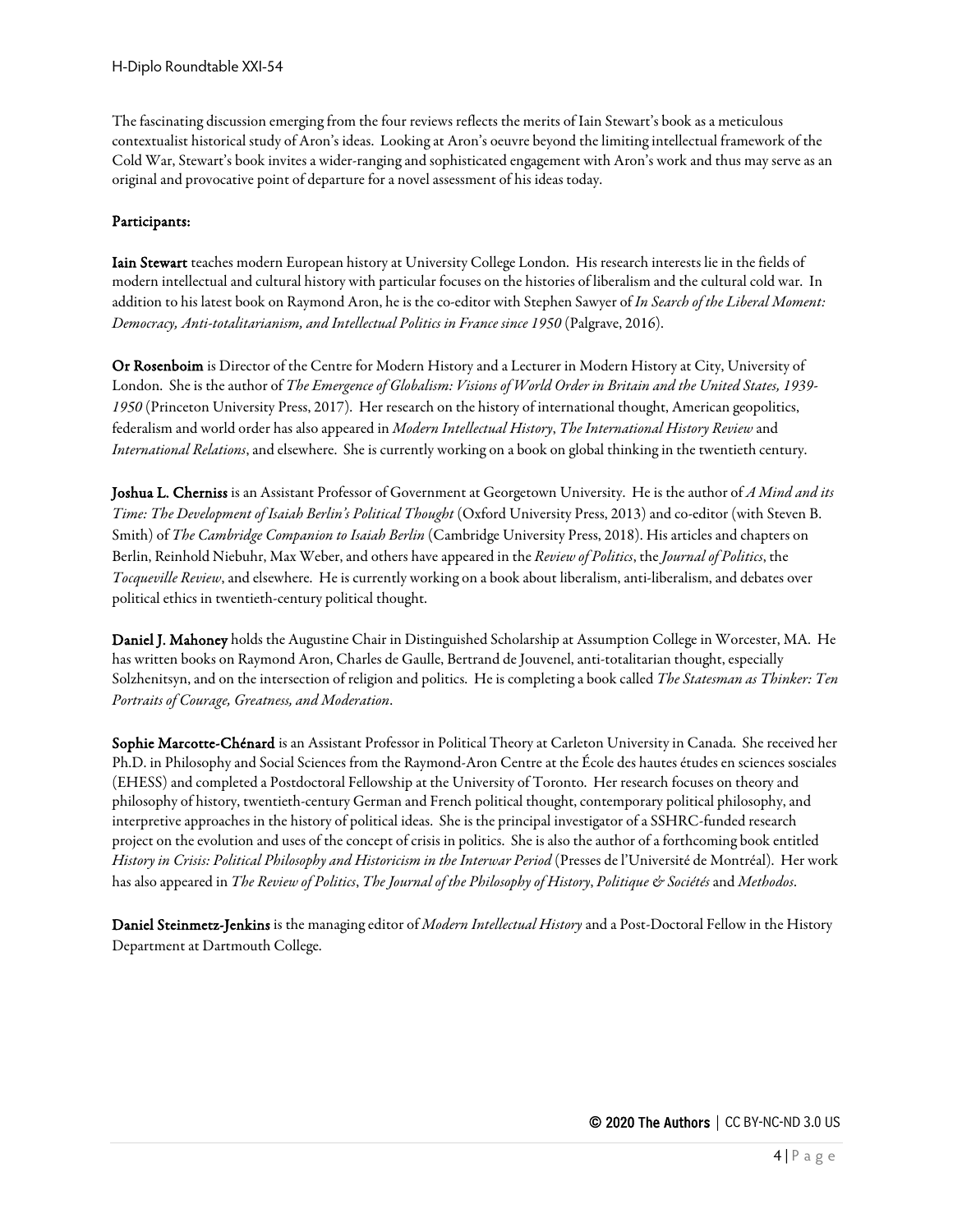# REVIEW BY JOSHUA L. CHERNISS, GEORGETOWN UNIVERSITY<sup>[1](#page-4-1)</sup>

<span id="page-4-0"></span>aymond Aron remains less well-known and widely-read than other post-war political thinkers. This is partly because Aron's analytical sobriety, his careful avoidance of excess, and consequent tendency to offer complicated, nuanced judgments prevented him from producing a straightforward theory or founding a school. It is also because, as the Franco-American scholar of international relations Stanley Hoffmann, wrote, the scope of Aron's work "caused his partly dyadgments prevented him from producing a straightforward theory or founding a school. It is also beca commentators and his disciples to despair."<sup>[2](#page-4-2)</sup> While Aron never lacked admirers, analysts, or chroniclers,<sup>[3](#page-4-3)</sup> recent years have seen a new wave of works, both in French and English, that raise the bar for the historical reconstruction of Aron's thought.<sup>[4](#page-4-4)</sup> Iain Stewart's fine study is one of the latest fruits of this expanding interest.

Stewart's book is not a comprehensive intellectual biography. His primary interest, signaled by his title, is Aron's relationship to liberalism, and specifically liberalism in France. This reflects the influence of recent scholarly work on the history of French liberalism, and recent work on French political thought and politics since 1968.<sup>[5](#page-4-5)</sup> Not that international

<span id="page-4-2"></span>2 Stanley Hoffmann, "Raymond Aron and the Theory of International Relations," *International Studies Quarterly* 29:1 (March 1985): 13-27, at 13.

<span id="page-4-3"></span>3For comprehensive accounts of Aron's life and writings, see Robert Colquhoun, *Raymond Aron: Volume I, The Philosopher in History, 1905-1955* (Beverley Hills: Sage, 1986); *Volume II, The Sociologist in Society, 1955-1983* (Beverley Hills: Sage, 1986); Nicolas Bavarez, *Raymond Aron: un moraliste au temps des ideologies* (Paris: Flammarion, 1993). Previous monographs on Aron in English include Daniel J. Mahoney, *The Liberal Political Science of Raymond Aron: A Critical Introduction* (Lanham: Rowman and Littlefield, 1992); Brian C. Anderson, *Raymond Aron: The Recovery of the Political* (Lanham: Rowman and Littlefield, 1997); Reed M. Davis, *A Politics of Understanding: The International Thought of Raymond Aron* (Baton Rouge: Louisiana State University Press, 2009). Tony Judt, *The Burden of Responsibility: Blum, Camus, Aron, and the French Twentieth Century* (Chicago: University of Chicago Press, 1998) and Aurelian Craiutu, *Faces of Moderation: The Art of Balance in the Age of Extremes* (Philadelphia: University of Pennsylvania Press, 2016) include excellent considerations of Aron's achievements.

<span id="page-4-4"></span><sup>4</sup> These include, in French: Serge Audier, *Raymond Aron: la démocratie conflictuelle* (Paris: Michalon, 2004); Audier, *Machiavel, conflit et liberté* (Paris: Vrin, 2005); and Gwendal Châton, *Introduction a Raymond Aron* (Paris: La Découverte, 2017); within Englishlanguage scholarship, Daniel Steinmetz-Jenkins, "Why Did Raymond Aron Write that Carl Schmitt was Not a Nazi? An Alternative Genealogy of French liberalism," *Modern Intellectual History* 11:4 (2014), 549-574; Or Rosenboim, "Amica America: Raymond Aron's Views on Franco-American Relations in 1945," *The Tocqueville Review/Revue Tocqueville* 39:2 (2019), 35-50; Hugo Drochon, "Raymond Aron's 'Machiavellian' Liberalism,"*Journal of the History of Ideas* 80:3 (2019), 621-42; Isabel Gabel, "From Evolutionary Theory to Philosophy of History: Raymond Aron and the Crisis of French Neo-transformism," *History of the Human Sciences* 31:1 (2018), 3-18; Sophie Marcotte-Chénard, "What Can We Learn from Political History? Leo Strauss and Raymond Aron as Readers of Thucydides," *The Review of Politics* 80:1 (2018), 57-86; Christopher Adair-Toteff, *Raymond Aron's Philosophy of Political Responsibility* (Edinburgh University Press, 2019).

<span id="page-4-5"></span><sup>5</sup> This includes Andrew Jainchill and Samuel Moyn, "French Democracy Between Totalitarianism and Solidarity: Pierre Rosanvallon and Revisionist Historiography," *The Journal of Modern History* 76:2 (March 2004), 107-54; Julian Bourg, *From Revolution to Ethics: May 1968 and Contemporary French Thought* (London: McGill-Queen's University Press, 2007); Serge Audier, *La Pensée anti-68: essai sur une restauration intellectuelle* (Paris: La Découverte , 2008); *Néo-libéralisme(s) - Une archéologie intellectuelle* (Paris: Bernard Grasset, 2012); Emile Chabal, *A Divided Republic: Nation, State, and Citizenship in Contemporary France* (Cambridge University Press, 2015); Kevin Duong, "Does Democracy End in Terror? Transformations of Antitotalitarianism in France," *Modern Intellectual History*  13:3 (June 2016), 1-27; and the essays in Emile Chabal,ed. *France since the 1970s: History, Politics, and Memory in an Age of Uncertainty* (London: Bloomsbury, 2014) and Stephen W. Sawyer and Iain Stewart, eds., *In Search of the Liberal Moment: Democracy, Antiauthoritarianism, and Intellectual Politics in France since 1950* (New York: Palgrave-Macmillan, 2016).

<span id="page-4-1"></span> $^1$ My thanks to Stefan Eich, Laura Hartmann, and Steven Smith for comments on drafts of this review, and to Diane Labrosse for her editorial work on it.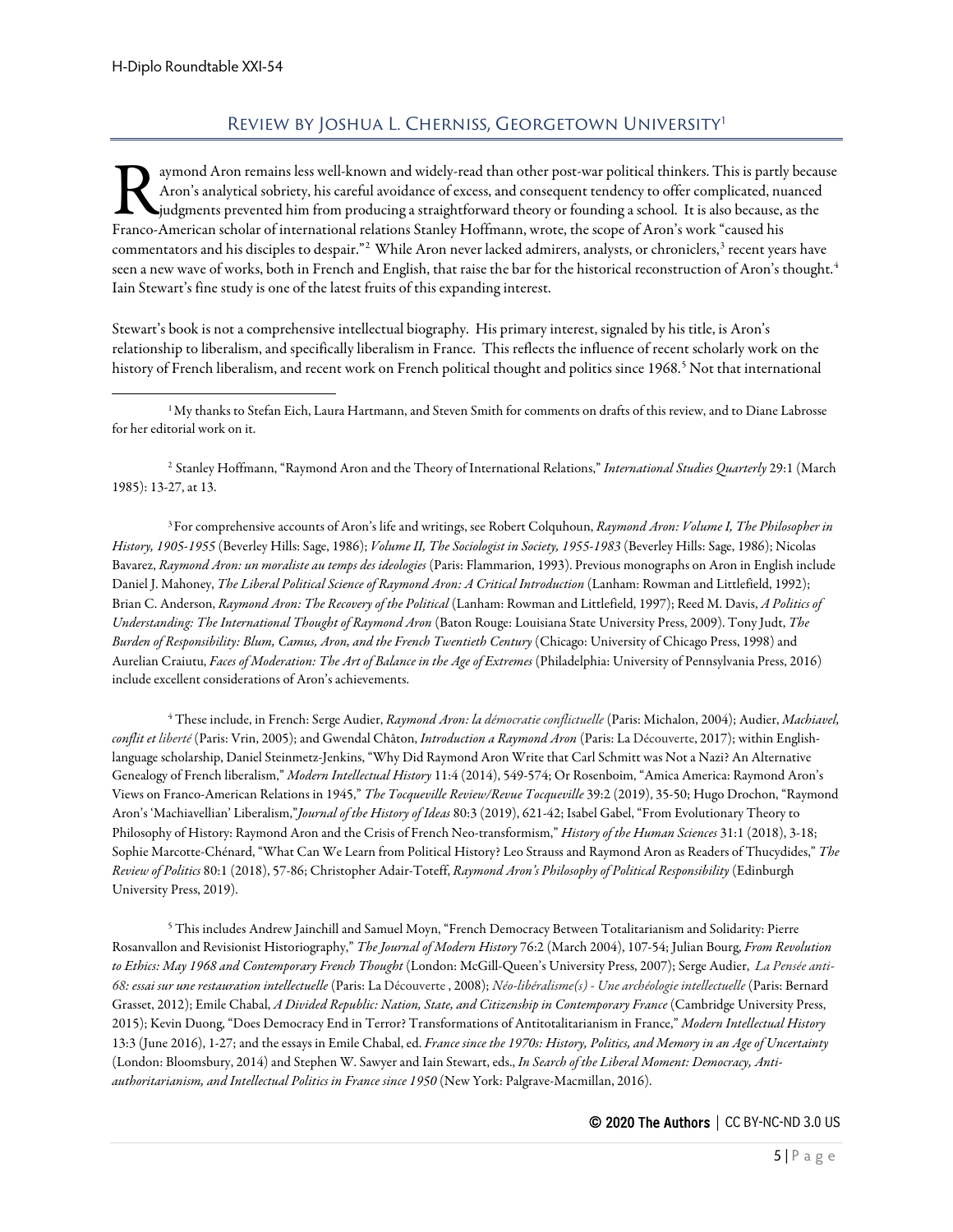influences are neglected. Much is made, illuminatingly, of the influence on Aron of the Belgian revisionist socialist Hendrik de Man in the 1930s.There are revealing discussions of Aron's intellectual relationships with German political theorist (and 'crown jurist of the Third Reich') Carl Schmitt (who Stewart shows to have been a crucial influence on Aron's analysis of totalitarianism in the 1930s) and the German-Jewish-American political philosopher Leo Strauss. Stewart also rightly situates Aron's famous formulation of the 'end of ideology' within exchanges among an international community of anti-Communist intellectuals—even as he insists, in a novel and convincing manner, on the interwar, and very French, roots of the idea of an end of ideology. But particularly as the book moves into the 1960s, the rest of the world seems to recede from the picture, as Stewart's attention zeroes-in on France.

In situating Aron in thecontext of French political thought, and reconstructing his intellectual development from the 1930s to the 1960s, Stewart offers a deeply informed, analytically acute, and revealing account both of Aron's thought and its historical significance. His discussions of Aron's early writings on economic affairs, on pacifism and international relations, and on the philosophy of history, as well as Aron's post-war analyses of democracy and industrial society, integrate a lucid, nuanced reconstruction of Aron's (evolving) arguments with contextualization of the texts within larger debates. Stewart rightly identifies anxiety about French 'decadence'and a willingness to consider more technocratic and authoritarian solutions to the seeming instability, polarization, irrationality, and paralysis bred by democratic politics, as central to Aron's thought. He reveals how these anxieties moved Aron away from both traditional liberalism and democratic socialism, and close to revisionist-socialist and 'non-conformist' circles. Many denizens of these circles (e. g. de Man, the French socialistturned-fascist politician Marcel Déat, and the French intellectuals Alfred Fabre-Luce, and Bertrand de Jouvenel) came to embrace a version of fascism; Stewart carefully notes that the thread that bound Aron to democratic liberalism, while stretched taut under the stresses of the day, never broke.

Stewart further shows that while Aron retreated from some of the relativist implications of the argument of his *Introduction to the Philosophy of History* (1938), and became more critical of the German sociologist Max Weber's moral epistemology and politics, there was more continuity, politically and theoretically, between the Aron of the early-to-mid 1930s, and Aron the post-war champion of political "prudence" and "moderation," than is allowed by accounts that posit a break between an "Aron before Aron,"[6](#page-5-0) of the 1930s, and the mature Aron. This also complicates the picture of the mature Aron as an exponent of "Aristotelian" political science.<sup>[7](#page-5-1)</sup>

Finally, Stewart effectively argues that Aron's case for liberalism's viability was tied to a hopeful (though not unclouded) diagnosis of liberal societies' capacity for economic growth and peaceful mediation of conflict. Aron thus sought to stake out a position—perhaps nuanced, perhaps strained—which retained a trace of the optimistic faith in science (and expertise) of his Durkheimian and neo-Kantian teachers, but tempered this with the historical pessimism and skepticism that he articulated in the 1930s. While he resisted the hubris of many rivals (and champions) of liberalism, the extent to which Aron was ready to rely on both technocratic management and commitment to projects of economic growth makes his version of liberalism seem less viable in a period of widespread distrust of "expertise"—and one in which the environmental ravages and

<span id="page-5-0"></span><sup>&</sup>lt;sup>6</sup> Pierre Manent, *Seeing Things Politically: Interviews with Benedicte Delorme-Montini*, trans. Ralph C. Hancock (South Bend: St. Augustine's Press, 2015), 38.

<span id="page-5-1"></span><sup>7</sup> See, for example, Mahoney, *The Liberal Political Science of Raymond Aron;* Daniel J. Mahoney, "A Liberal and a Classic: Pierre Manent's neo-Aristoteian Reading of Raymond Aron," *Perspectives on Political Science* 45:4 (2016), 230-36. Stewart notes in passing Aron's continuing debt to Kant, which has also tended to be minimized in Manent's reading, but does not pursue the importance of the Kantian element of his thought, or the tensions between his affirmation of a Kantian "regulative ideal" and his skeptical, "realist" account of politics.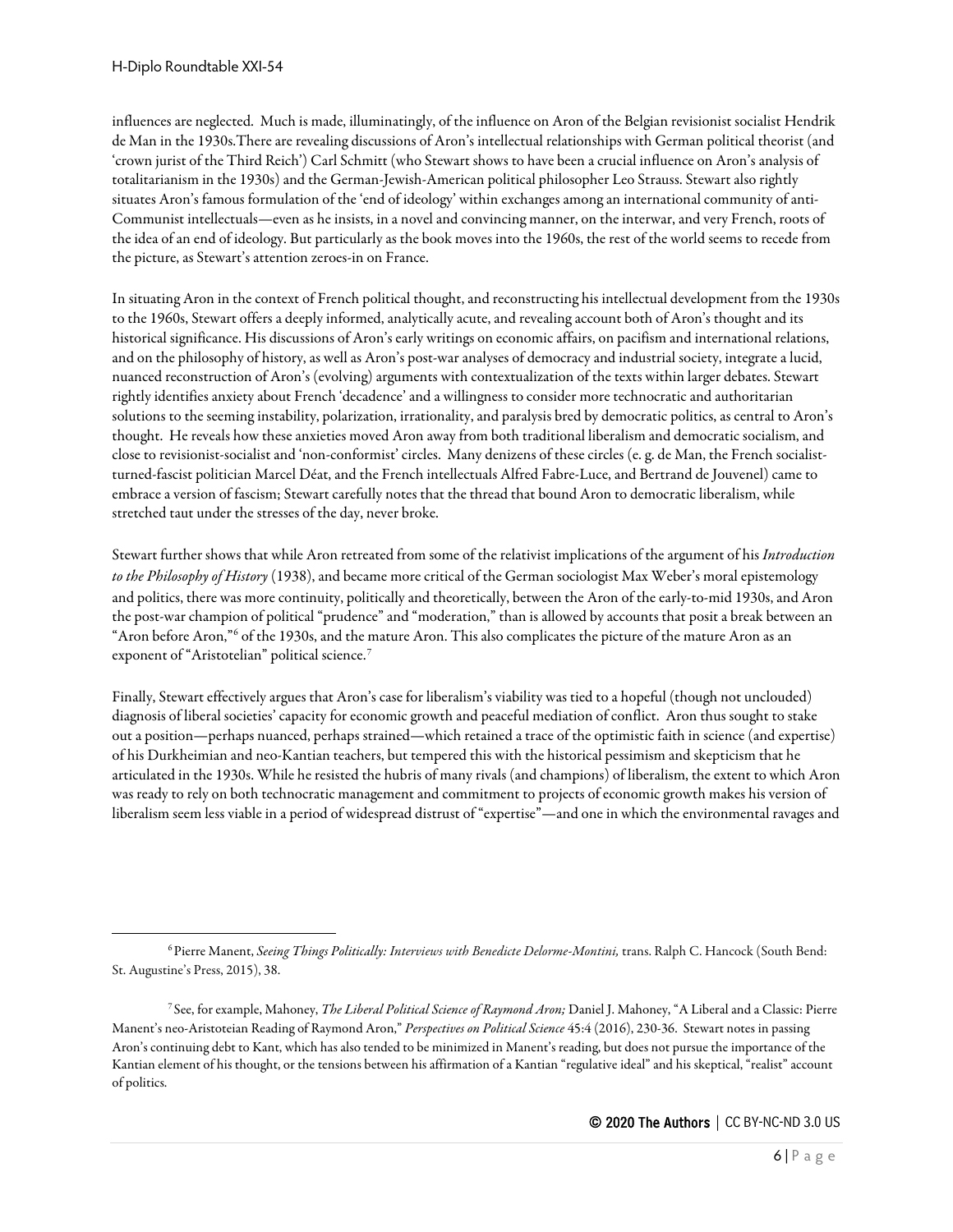economic inequality and misery that have been bred by the avid pursuit of "growth" now pose significant problems (in this connection, it is worth noting Aron's scornful dismissal of the Club of Rome's 1972 report *The Limits of Growth*).[8](#page-6-0)

Such reflections on the political salience of Aron's liberalism are not only hard to resist in our troubled times; they seem to me faithful to Aron's own work as a 'committed observer,' moved by a sense of responsibility to engage with political realities. They also reflect the way in which reconstructions of history are often political, and political judgment reflectsa sense of history—even as the historian must seek to see beyond the blinders imposed by political partiality, and the political thinker must remain resistant to historical mythologizing. Appropriately, there are two respects in which Stewart's book seems to me to make particularly important contributions, which bear on the intersection of (accounts and philosophies of) history and politics. One concerns the history of liberalism; the other concerns the role played by visions of history in liberal thought. I will return to these in my concluding comments.

While Stewart makes important contributions to our understanding of Aron's thought, he omits discussion of some aspects of Aron's intellectual life that seem to be significant to his analysis. Stewart's focus on Aron's liberalism arguably justifies his neglect of Aron's later work on the theory of international relations and the causes of war (though this may not be so easily separable from Aron's liberalism on a theoretical level, if, as I will suggest, this liberalism is closely enmeshed with questions of historical development or progress).[9](#page-6-1) In seeking to correct one-dimensional views of Aron as fundamentally a Cold Warrior, Stewart may also over-compensate slightly in giving Aron's deep and critical engagement with Marx and Marxism—which did much to define his liberalism—less space than it merits. Other omissions are more striking. One is Aron's Jewishness, which gets a brief mention early on and is not discussed further. Yet this part of Aron's background, and experience, may be significant for his liberalism. Aron identified his strong sense of French patriotism, which shaped, and introduced tensions into, his conception of both the liberalism to which he was committed, and the ethic of political responsibility by which he judged political action, as that of a "Lorraine patriot."[10](#page-6-2) This invokes the passionate, but insecure, patriotism of the Jews of Alsace-Lorraine: the community from which Aron's family was descended, as was that of Captain Alfred Dreyfus. Stewart rightly notes the importance of the Dreyfus affair in defining French liberalism in the generation that preceded Aron's. But he leaves unexplored how the affair might have influenced Aron's thinking about liberalism, nationalism, and French democracy.

It is also curious that Stewart, who pays careful attention to Aron's prewar and immediate postwar writings, does not make more of Aron's wartime articles in the London-based Gaullist journal *France libre*. Stewart ably reconstructs Aron's analysis of totalitarian ideologies as "secular religions,"[11](#page-6-3) which was significantly worked out during Aron's London exile. But these articles also contain important material relevant to other topics that Stewart explores. These include Aron's striking efforts to reckon with former intellectual comrades who had embraced the Vichy regime, and his first (so far as I know) appropriations of Enlightenment political philosopher Charles de Secondat, Baron de Montesquieu, and other figures of the putative 'liberal tradition' (notably, the Franco-Swiss liberal publicist Benjamin Constant) as reference-points and

<span id="page-6-2"></span><sup>10</sup> Aron, *The Committed Observer: Conversations with Jean-Louis Missika and Dominique Wolton (Chicago: Regnery Gateway,* 1983)*,* 265.

<span id="page-6-3"></span><sup>11</sup> See Aron, "L-Avenir des religions séculières," (1944) in Aron, *L'age des empires et l'avenir de la France* (Paris: Defense de la France, 1945), 287-318; translated (by Barbara Bray) as "The Future of the Secular Religions" in Aron, *The Dawn of Universal History: Selected Essays from a Witness of the Twentieth Century*, ed. Yair Reiner (New York: Basic Books, 2002), 177-201.

<span id="page-6-0"></span><sup>8</sup> See Raymond Aron, *In Defense of Decadent Europe,* trans Stephen Cox (New Brunswick: Transaction, 1996), 170 (first published, as *Plaidoyer pour l'Europe décadente*, 1977)

<span id="page-6-1"></span><sup>9</sup> Stewart does devote considerable attention to Aron's writings on decolonization; he discusses Aron's later perspective on international relations in Stewart, "From Petain to Pinochet: Raymond Aron, Henry Kissinger and the problem of political realism*," The Tocqueville Review/Revue Tocqueville* 39:1 (2019), 15-33.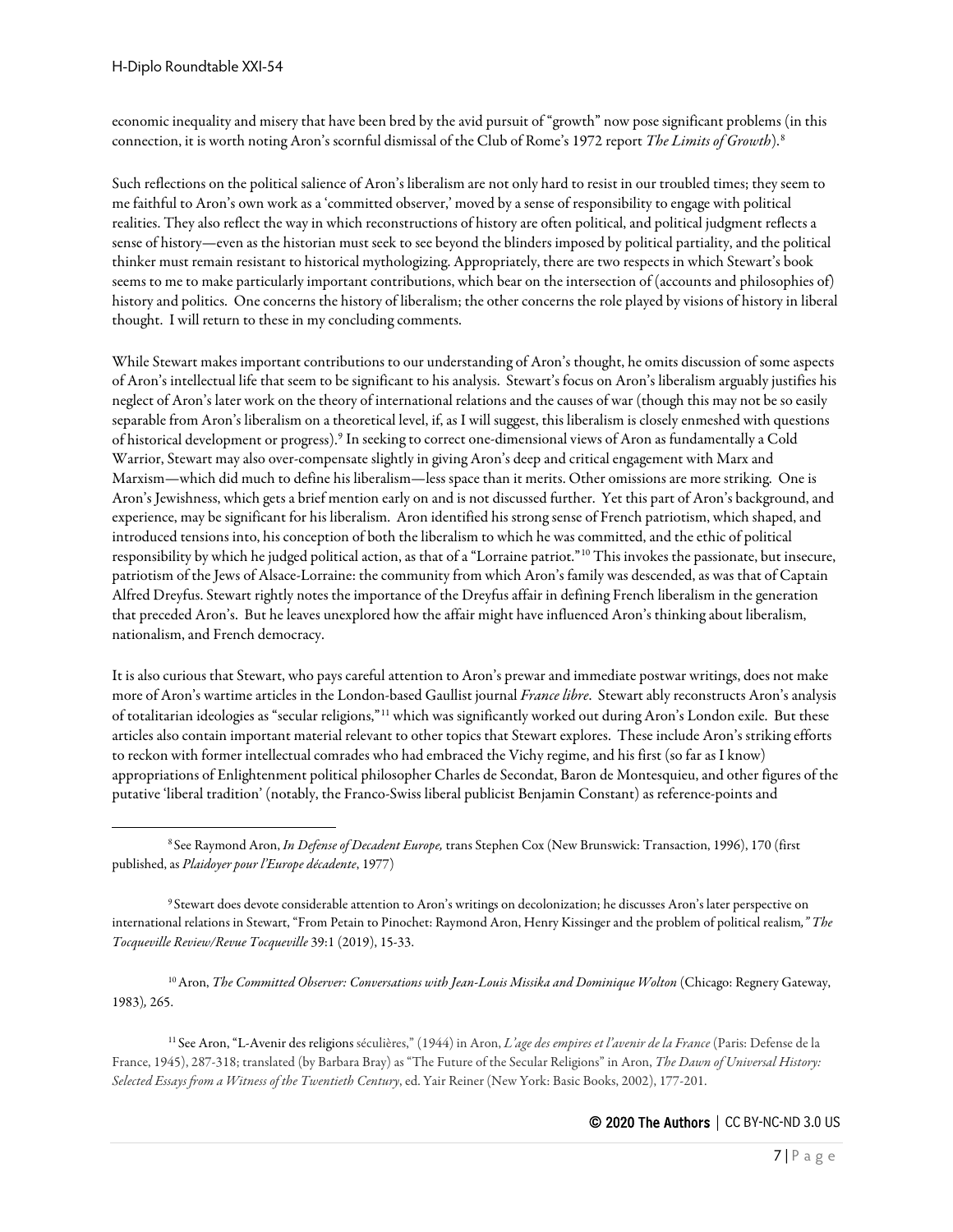inspirations for his own political analysis. Given Stewart's preoccupation with (and revealing analysis of) Aron's later use of Montesquieu, it is strange these wartime writings do not feature more prominently in his account.<sup>[12](#page-7-0)</sup>

Both Aron's Jewishness and his wartime writings are relevant to another topic that receives less attention than it might: his complex relationship with General (later President) Charles de Gaulle. Aron alternately embraced, opposed, and feared de Gaulle's political style of patriotic 'grandeur'and willingness to flirt with authoritarianism. The most dramatic break was provoked by de Gaulle's description (in 1967) of the Jews as "a people sure of itself and domineering."[13](#page-7-1) But even when writing for *France libre*, Aron was strikingly silent in singing the General's praises—and issued a pointed warning against Bonapartism.[14](#page-7-2) The persistence of Aron's liberalism, as well as the tensions which marked it, are illuminated in his evaluations of de Gaulle. So is his response to the 'events' of May 1968, which was initially emotionally explosive, then became more soberly and ironically hostile, later ambiguous. Stewart questions claims (notably by the French political theorists Serge Audier and Gwendal Châton) that Aron sought an intellectual *rapprochement* with the libertarian Left of '68, because he saw an alliance between reformist liberals and the libertarian left as the most desirable alternative to either Communist resurgence or the renewal of an authoritarian Right.<sup>[15](#page-7-3)</sup> The differences of the interpretations of Stewart and Audier and Châton seem to me undecided, in large part because Aron's views shifted in response to perceived opportunities and threats. But Aron's mix of admiration for de Gaulle's firm responseto '68, and his criticism of the authoritarian 'style' of Gaullist rule as having contributed to the crisis, helps to illuminate the extent to which he may have agreed and disagreed with admirers who have more enthusiastically embraced the General and his legacy.

I do not mean these caveats to call into question Stewart's larger picture of this complex, manifold figure. On the contrary, Stewart's account strikes me as judicious, convincing, and often revelatory. The significance of this account, furthermore, has larger implications. It points to the need to revise assumptions about mid-twentieth century liberalism that continue to mar even excellent historical work. Stewart begins from the indisputable (but often neglected) point that what we now call 'Cold War liberalism' was shaped by the conditions of interwar politics—and thus by the sense of democracy's fragility, and the power and plausibility of critiques of liberalism.<sup>16</sup> It was thus, in its origins and in its presiding mood or sensibility, a far cry from the "astonishingly complacent" (15) affirmation of liberal-democracy's obvious superiority and inevitable triumph, which has been attributed to Cold War liberalism by its critics, and embraced by admirers who have neglected its anxieties and insights.[17](#page-7-5)

<sup>13</sup> See Aron, *De Gaulle, Israel, and the Jews,* trans John Sturrock (New York: Frederick Praeger, 1969).

<sup>14</sup> Aron, "L'ombre des Bonaparte," *La France libre*, vi (16 Aug. 1943), 280-288.

<span id="page-7-3"></span><span id="page-7-2"></span>15As Stewart notes, this interpretation relies heavily on Aron's essay "Liberté, libéral ou libertaire?" (1969)—an essay also significant for its criticism of Hayek. But it is also supported by Aron's evaluations of Gaullism in this period, which Châton characterizes as "a veritable indictment" of Gaullism. Châton, "Taking Antitotalitarianism Seriously" in Sawyer and Stewart, 36 n.33.

<span id="page-7-4"></span><sup>16</sup> Similar cases are made, with respect to other paradigmatic "Cold War liberals," in Malachi Haim Hacohen, *Karl Popper*—*The Formative Years, 1902-1945: Politics and Philosophy in Interwar Vienna* (New York: Cambridge University Press, 2000); and Joshua L. Cherniss, *A Mind and its Time: The Development of Isaiah Berlin's Political Thought* (Oxford: Oxford University Press, 2013).

<span id="page-7-5"></span><sup>17</sup> As Stewart notes, there are important precursors in this correction of simplistic views of Cold War liberalism—notably Jan-Werner Müller, "Fear and Freedom: on "Cold War Liberalism," *European Journal of Political Theory* 7:1 (2008), 45-64; and Amanda Anderson, *Bleak Liberalism* (University of Chicago Press, 2016).

<span id="page-7-1"></span><span id="page-7-0"></span><sup>12</sup> See Aron, *L'Homme contre Les tyrans* (Paris: Gallimard, 1946), 131-70, 261-90, which reprints the most relevant wartime articles from 1942 and 1943.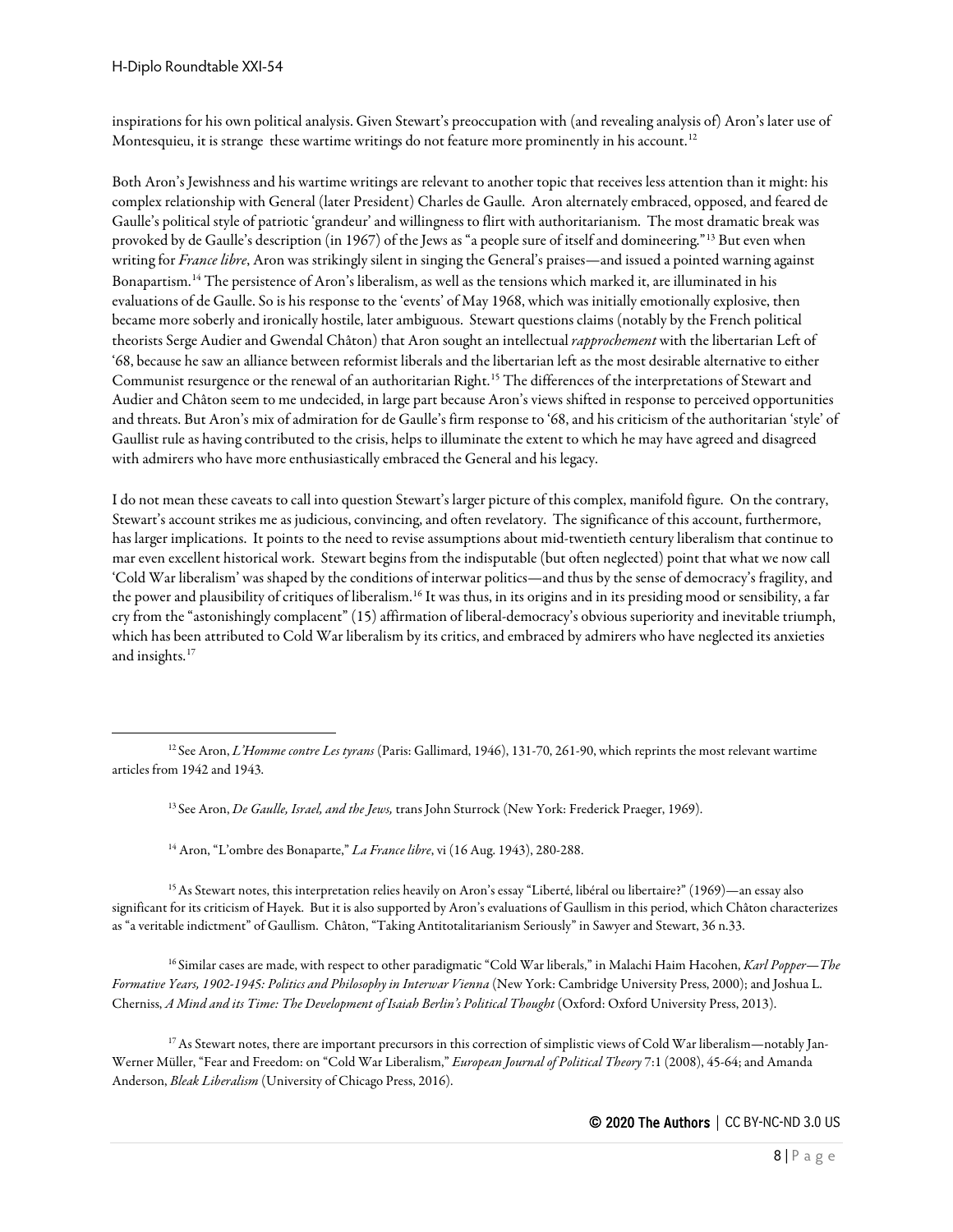Stewart does not name (and shame) those guilty of co-opting Cold War liberalism's arguments on behalf of a more complacent, or hubristic, vision. But he does make the case for distinguishing Cold War liberalism from 'neoliberalism,' emphasizing the ways in which Aron diverged from the architects of neoliberal thought. He shows that the idea of the "end of ideology" was a polemical move against not only Marxism, but the "radical free market liberalism" that grew into "neoliberalism" (237). The distance from neoliberalism was not merely a matter of policy, or political positioning. Stewart rightly points out that their "rejection of economic reductionism" set Aron and other "Cold War liberal" theorists apart not only from "positivist forms of Marxism," but also "doctrinaire forms of economic liberalism" (230). He also notes Aron's substantial criticism of the Austrian economist F. A. Hayek's influential defense of a "classical liberal" theory of liberty.[18](#page-8-0) Given their vastly different intellectual orientations and political consequences, it is a mistake to see the "neoliberal turn" as "immanent within Cold War liberalism" (244). This assertion is significant indeed: it challenges the tendency to view neoliberalism as a "dubious artifact of the Cold War mentality."[19](#page-8-1)

Stewart's account also calls into question the depiction of post-war liberalism as narrow, negative, depoliticized, de-moralized, and demoralizing that appears in recent accounts by the historians Helena Rosenblatt<sup>[20](#page-8-2)</sup> and Samuel Moyn.<sup>[21](#page-8-3)</sup> Stewart argues that Cold War liberalism, as represented by Aron and others, was far less doctrinaire and abstract, far richer and more nuanced, far more politically and morally engaged, than this "caricatural image" (243). This is not to say that Cold War liberalism bears no culpability for the multiple ways in which liberal theory and practice have gone astray in recent decades. Nor is it to vindicate all of Aron's perceptions, intentions, or conclusions. But it does suggest, as Stewart hints in his concluding paragraph, that Aron's "style of political engagement"—his approach to both liberalism and politics—may contain valuable resources for counter-acting the negative consequences of his own ideological innovations and some of those of his allies and admirers (245).

This brings me to a final insight offered by Stewart's analysis, which seems to me significant even if it is not emphasized as prominently as is warranted. Stewart argues that Aron's liberalism is defined, in large part, by his construction or invention of a (French) liberal tradition; and his embrace of a "liberal historical sensibility" or "historical vision" (46-7). Of what does this liberal historical sensibility/vision—or "historical liberalism"—consist? It seems to involve a philosophy of history, an ethical and political as well as intellectual disposition, and a perception or narrative of history, particularly French history. The last involved the adoption of a critical attitude toward the heritage of the Revolution (particularly its Jacobindominated phase) and rejection of "neo-Jacobin rhetoric," which was linked to extremism and illiberalism and a polarization that threatened to escalate into civil war (46-7), as well the reconstruction (or invention) of a rival tradition of liberal moderation and civic tolerance. This perception of the past was tied to a perception of the larger dynamics of politics. Liberal democracy was both precious and permanently fragile because politics oscillates between poles of enmity and reconciliation (164-5). The art of politics is to promote reconciliation, without seeking (futilely, and indeed dangerously) to

<span id="page-8-1"></span><sup>19</sup> Samuel Moyn, "Before—and Beyond—the Liberalism of Fear," in Samantha Ashenden and Andreas Hess, eds. *Utopianism and Realism: The Political Thought of Judith Shklar* (Philadelphia: University of Pennsylvania Press, 2019), 24; quoted Stewart 245

<span id="page-8-2"></span><sup>20</sup> Helena Rosenblatt, *The Lost History of Liberalism: From Ancient Rome to the Twenty-First Century* (Princeton: Princeton University Press, 2018). For a discussion of Rosenblatt's work, see H-Diplo Roundtable XXI-4, [https://hdiplo.org/to/RT21-4.](https://hdiplo.org/to/RT21-4)

<span id="page-8-3"></span><sup>21</sup> See, for example, Moyn, *The Last Utopia: Human Rights in History* (Cambridge MA: Harvard University Press, 2010); "Human Rights and the Crisis of Liberalism," in Stephen Hopgood, Jack Snyder, and Leslie Vinjamuri, eds. *Human Rights Futures* (Cambridge: Cambridge University Press, 2017), 261-82.

<span id="page-8-0"></span><sup>18</sup> See Aron, "La définition libérale de la liberté. À propos du livre de F. A. Hayek *The Constitution of Liberty"* (1961), translated as "The Liberal Definition of Liberty: Concerning F. A. Hayek's *The Constitution of Liberty"* in Aron, *In Defense of Political Reason*, ed. Daniel J. Mahoney (Lanham MD: Rowman and Littlefield, 1994), 73-91; Aron, *Essai sur les libertés* (1965), translated as *An Essay on Freedom*, trans. Helen Weaver (New York: World Publishing, 1970).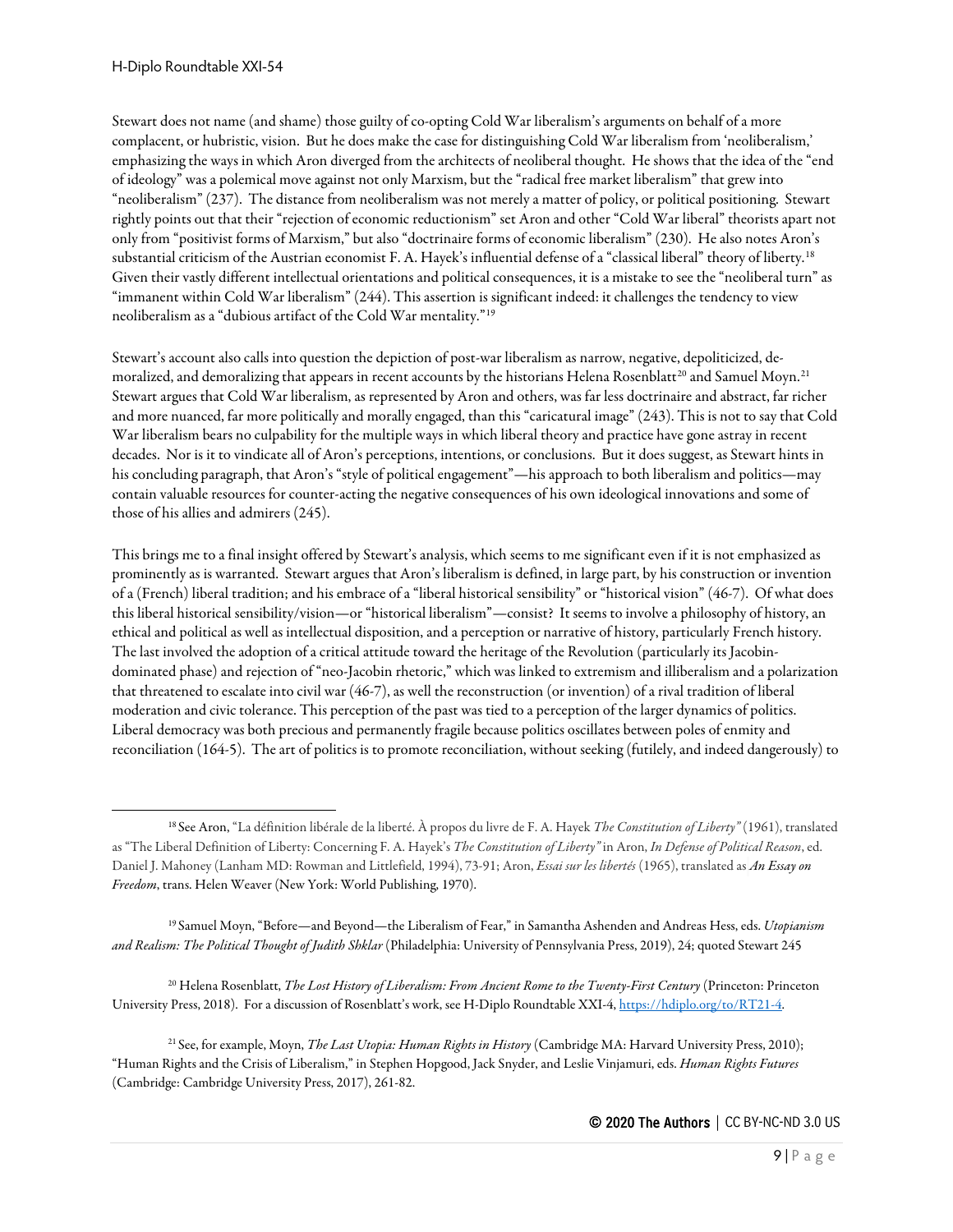wholly overcome conflict. To reconcile conflict with peace requires a rejection of self-righteousness, dogmatism, and the partisan fury that they foment; and a "willingness to rethink old principles in new circumstances" (245).

Aron's embrace of this vision of history and politics reflected a philosophy of history which saw human possibilities as constrained, but maintained that human beings possess a margin of freedom and thus unpredictability. There was, he insisted, no more reason to trust that 'collective history' would be ultimately meaningful and complete, than that the life of any individual would be: "Humanity can be carried away by a cosmic catastrophe as can our child by illness."[22](#page-9-0) This, for Aron, imposed a responsibility, for those committed to political action to judge and act without the guidance of any infallible philosophy, seduced neither by despair nor by promises of complete victory or future paradise; and supported the "virile and pessimistic humanism" that Aron proposed as the preferable alternative to historical "myths" of progress –or conservative counsels of complacency or despair (243. quoting Aron in 1952).<sup>23</sup>This conception of history differs markedly from that embraced by many earlier and later liberals. It not only defined Aron's liberalism, but distinguished it from others. At the same time, as I have suggested above, Aron's embrace of postwar economic prosperity, and the idea of afuture marked by both open-ended economic growth and the gradual improvement of socio-economic conditions (even if these were contingent rather than guaranteed) raises the question of just how far this liberal philosophy of history did—or could break with more optimistic liberal theories of progress.

Stewart's study allows us to appreciate better the history of Aron's liberal politics; it also points the way for a deeper consideration of the politics of his distinctively liberal history and the challenges and resources that this may provide for later generations who confront their own threats of existential catastrophe and challenges of political judgment.

<span id="page-9-0"></span><sup>22</sup> "Three Forms of Historical Intelligibility" (1972), in Aron, *Politics and History*, trans. Miriam Bernheim Conant (New Brunswick: Transaction, 1984), 58, 61. This was unusually, if tacitly, self-revealing: Aron's daughter had died of leukemia in 1950.

<span id="page-9-1"></span><sup>&</sup>lt;sup>23</sup> Aron indicated his sense of the limitations of both radical or "millenarian" and conservative or "Machiavellian" political philosophies of history in "History and Politics" (1949), translated in Aron, *Politics and History*, 237-248. Here he also proposed a "Progressive" politics (shaped by commitment to a Kantian regulative ideal) as the alternative to Machiavellian and Millenarian approaches—while acknowledging that this approach, too, had flaws.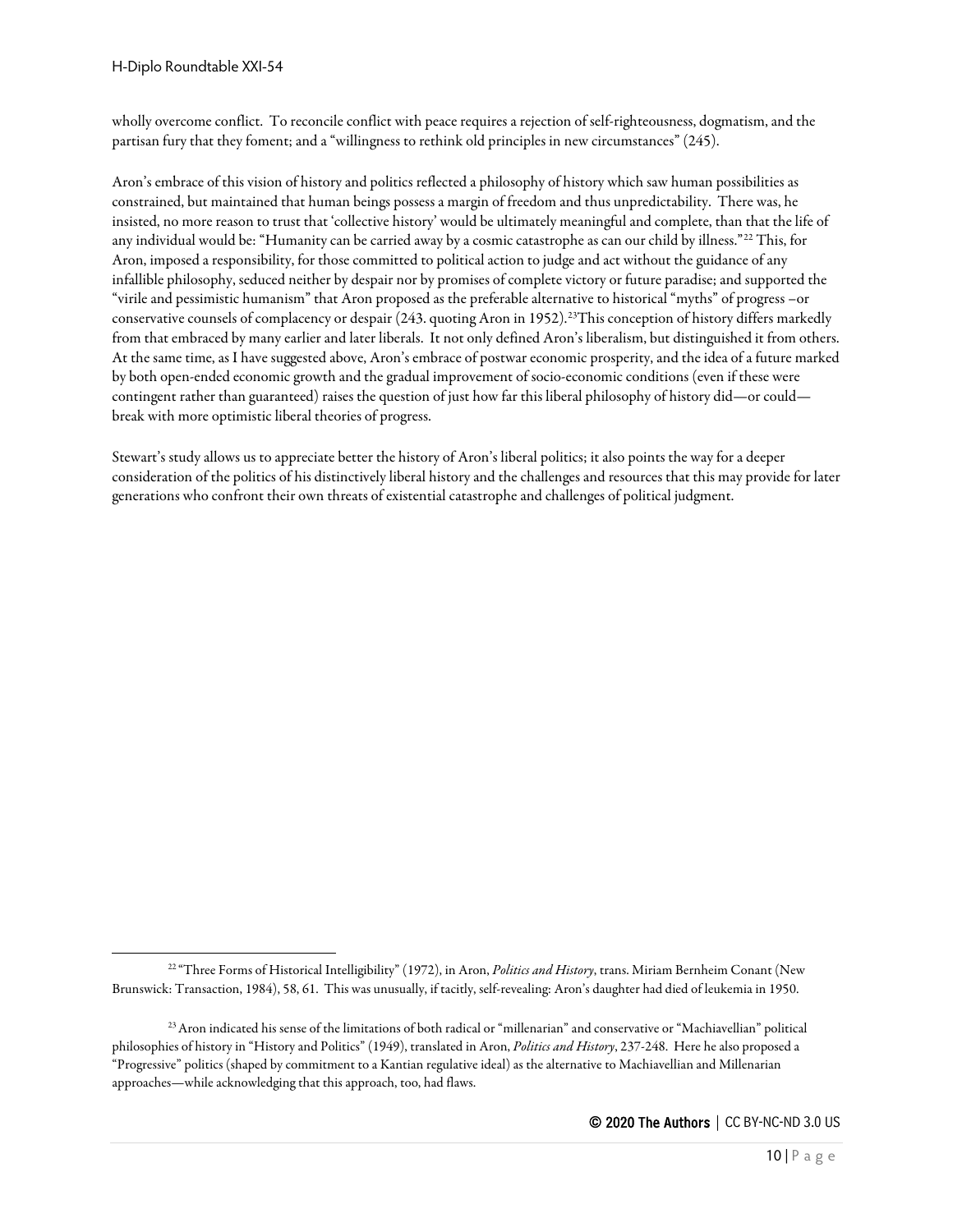## Review by Daniel Mahoney, Assumption College

<span id="page-10-0"></span>ain Stewart's intellectual history of Raymond Aron's political reflection covers the full range of Aron's life and thought with impressive learning and a command of the principal sources. The book is well written and is generally free from  $\blacksquare$ undue polemics. It has several notable strengths: an attentiveness to Aron's earliest writings from the 1920s and early 1930s that is thorough, but is perhaps too convinced of their ultimate importance; a recognition that Aron's much value  $1930s$  that is thorough, but is perhaps too convinced of their ultimate importance; a recognition tha liberalism often draws on conservative and extra-liberal sources (although this recognition is marred by a barely concealed suspicion of non-liberal wisdom); and the book includes a fine if succinct discussion of Aron's turn from the excessive historical relativism of his *Introduction to the Philosophy of History*, [1](#page-10-1) a turn partly indebted to the German-American political philosopher Leo Strauss, and that is at the heart of Aron's important recovery of the "classical" dimensions of Montesquieu's and Alexis de Tocqueville's thought (191-200). There are other fine moments, including a lucid account of Aron's indebtedness to and dialogue in the 1930s with Robert Marjolin, a liberal socialist who rejected ideological posturing and who genuinely understood the workings of modern political economy (9 and 125-128).

There is also much of value in Stewart's account of the revival of liberal and anti-totalitarian thought in the France of the 1970s and 1980s. Stewart has some choice words to say about the dialectical character of the new anti-totalitarian political philosophizing of that period; thinkers as diverse as Claude Lefort and Pierre Manent understood both the opposition between democracy and totalitarianism and their complicity in the unfolding of certain pathological modern political possibilities (222-225). Stewart's discussion of the recovery of the 'political,' a recovery indebted to Aron but taking distinctive forms in Lefort, Manent, François Furet, and Marcel Gauchet, is generally on mark. [2](#page-10-2) Stewart's discussion is largely commendable but is undermined by the slight suspicion, one that is not ultimately borne out, that there is some unpleasant Schmittian underpinning to Aron's humane and measured recovery of the political perspective against various forms of socio-economic and historicist reductionism.

In the end, however, Stewart's book gets things largely right: Aron, as Julian Freund noticed in 1964, has an ample place for the conciliatory *and* agonistic dimensions of political life (see the discussion on 158). But a book that was based upon philosophical analysis, and thus the question of truth, would have involved an engagement with Aron's truly authoritative analysis of the issue, the 1960 essay "Thucydides and the Historical Narrative"[3](#page-10-3) where Aron's account of the political owes nothing to Schmitt and everything to Aristotle and Thucydides. With the classics, Aron identified politics at its best with "reason, virtue, and peace" ("achieved only in brief happy periods"). On one level, war is a "negation" of politics, on another level, the true statesman never allows the passions of war to escape, or fully escape, 'political' control.<sup>[4](#page-10-4)</sup> Such are the lessons Aron drew from Aristotle, Thucydides, Montesquieu, and von Clausewitz. Neither a pacifist nor *Machtpolitiker*, Aron embodied the moderation and prudence inherent in the political perspective. Discussions of the German right-wing political philosopher and sometime Nazi apologist Carl Schmitt in this context, as if his "concept of the political" is exhaustive, are largely an unneeded digression (99-100). In and of itself the fact that Aron read Schmitt in 1931 proves nothing.

<span id="page-10-4"></span><span id="page-10-3"></span><sup>3</sup> Raymond Aron, translated and edited by Miriam Bernheim Conant, "Thucydides and the Historical Narrative," in *Politics and History* (New Brunswick: Transaction Publishers, 1984), 20-46.

<sup>4</sup> Aron, translated and edited by Miriam Bernheim Conant, "Thucydides and the Historical Narrative," 24-25.

<span id="page-10-1"></span><sup>&</sup>lt;sup>1</sup> Raymond Aron, *Introduction to the Philosophy of History: An Essay on the Limits of Historical Objectivity (Boston: Beacon* Press, 1961). The book was originally published in French in 1938.

<span id="page-10-2"></span> $2$  A fuller discussion of that issue, more concerned with political philosophy than the history of ideas, can be found in my essay on "The New Liberalism" in *The Cambridge History of French Thought*. See Daniel J. Mahoney, "The New Liberalism," in Michael Moriarity and Jeremy Jennings, *The Cambridge History of French Thought* (Cambridge: Cambridge University Press, 2019), 446-455.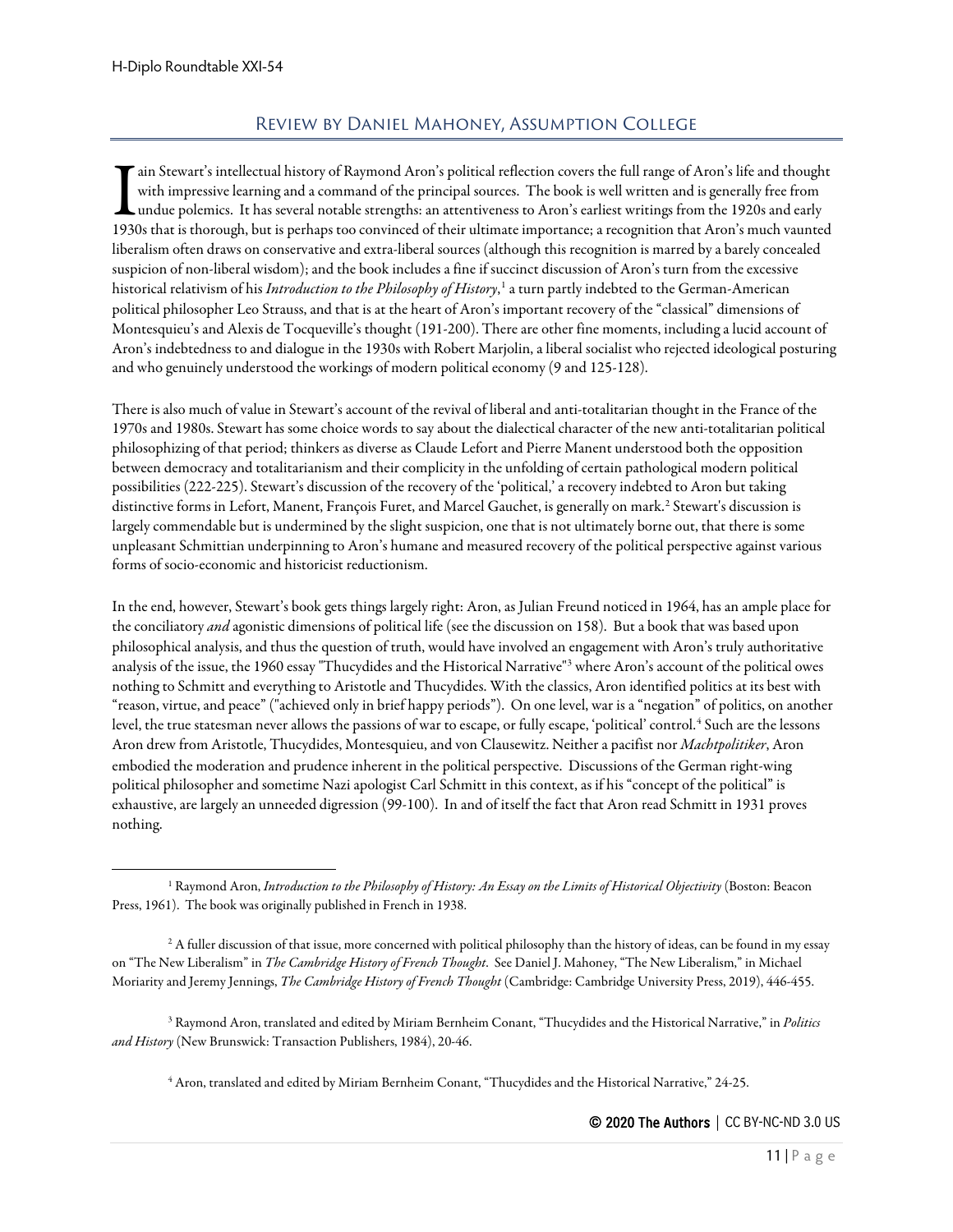But there are a series of significant flaws that limit the book's ability to truly do justice to Aron. By approaching Aron through the moderately reductive lens of 'ideas in context' (not a full-fledged historicism, to be sure) Stewart does not raise the question of whether Aron's political thought provides a cogent and truthful account of human nature, modern politics, the totalitarian assault on human liberty or dignity, or the specter of nihilism, of cultural and civilizational repudiation that so concerned Aron after the 'May events' of 1968. Nor is there any recognition of Aron's greatness, or even obvious sympathy for him as a human being or thinker. Totalitarianism is dismissed as aflawed and polemical concept that has "been notoriously fuzzy in practice" (77). Jeanne Hersch, the student of Karl Jaspers and a thoughtful and eloquent Swiss philosopher herself, saw in Aron "the prince of Truth"<sup>[5](#page-11-0)</sup> because of his courage in seeing through the mendacity at the heart of Communist totalitarianism, and speaking out against it with such clarity and eloquence. While Jean-Paul Sartre famously lauded "fraternity-terror," Aron spoke out in defense of the fundamental human and political liberties, and of the sacredness of the human conscience, and this from an (unconventional) unbeliever.

After 1968, Aron opposed libertarian nihilism that not only celebrated limitless individual autonomy but saw in what Roger Scruton has called the "culture of repudiation"<sup>[6](#page-11-1)</sup> an opportunity to reject the entire moral, political, spiritual, and cultural inheritance of the Western world. On this occasion at least, Aron stood with President Charles de Gaulle, an authentic patriot and conservative anti-totalitarian, against the cults of Mao Zedong and Che Guevara. Most of all, Aron practiced what he preached, not a false, unachievable and undesirable neutrality or objectivity that passed over the moral dimensions of political life, but a conception of fairness or equity that belongs to humane and balanced political judgment.

Aron was one of the greatest anti-Communists of the twentieth century but he approached the Marxism of Marx in exactly the same spirit. But Stewart acknowledges no greatness in Aron and, more often or not, suggests that Aron was somewhat soft on fascism (rather than opposing demagogic 'anti-fascist' ideology), or actually drew from intellectual currents outside a decayed and decaying liberalism in the 1930s. It is not clear from this presentation of Aron whether Stewart is arguing that Aron conveys wisdom, and a mode of political analysis and ideological critique that will endure beyond the 'context' of his time. It is hard to answer this question with any surety. The books does not laud Aron, nor does it present something admirable in his 'voice,' his moral-political witness, and his model of political reasoning (which Allan Bloom suggestively labeled "statesmanlike prudence"[7](#page-11-2) ). One can detect behind this seemingly measured historical account an impugning of Aron for being something less than the pure "liberal" he should have been. In fact, Aron's greatness lies precisely in his capacity and willingness to recover old wisdom, 'conservative' wisdom, at the service of rejuvenating what is best and most enduring in the liberal order. Aron was a liberal admirably bereft of progressivist illusions.

Stewart, like other intellectual historians, argues that the first wave of Aronian scholarship in North America and elsewhere was too admiring, or too Straussian, or insufficiently historical (24). One problem with 'idea in context' method is that few distinctions are made between an author's greatest works and his ephemera and juvenilia. The other is not taking arguments on their own terms. There is always a lingering sense that the original wave of Aronian scholarship was too conservative or conservative liberal, and too uncritical of Aron's fulsome rejection of liberalism decayed into anti-political moral posturing allied to a cheap and facile relativism.

<span id="page-11-0"></span>Contra Stewart's argument (24), in my scholarship I fully acknowledge Aron's indispensable debt to Max Weber, the "hero" of his youth, as Pierre Manent has written<sup>[8](#page-11-3)</sup>. Aron's rejection of historical determinism (and his accompanying defense of 'probabilism') and his pessimism regarding the ultimate reconciliation of science and human values owes a great deal to

<sup>5</sup> See Jeanne Hersch, "Style moral contre 'belle âme'," in *Commentaire* 28 :29 (Février 1985) : 169-173.

<span id="page-11-1"></span><sup>6</sup> Daniel J. Mahoney, "Roger Scruton: Defender of the Soul and Civilization," in *The New Criterion* (March 2020): 14-19.

<span id="page-11-2"></span><sup>7</sup> Allan Bloom, "Raymond Aron: The Last of the Liberals," in *The New Criterion* (September 1985): 34-41.

<span id="page-11-3"></span><sup>8</sup> Pierre Manent, "Aron: Les ateliers de l'histoire," in *L'Express* (30 Octobre 1987), 74.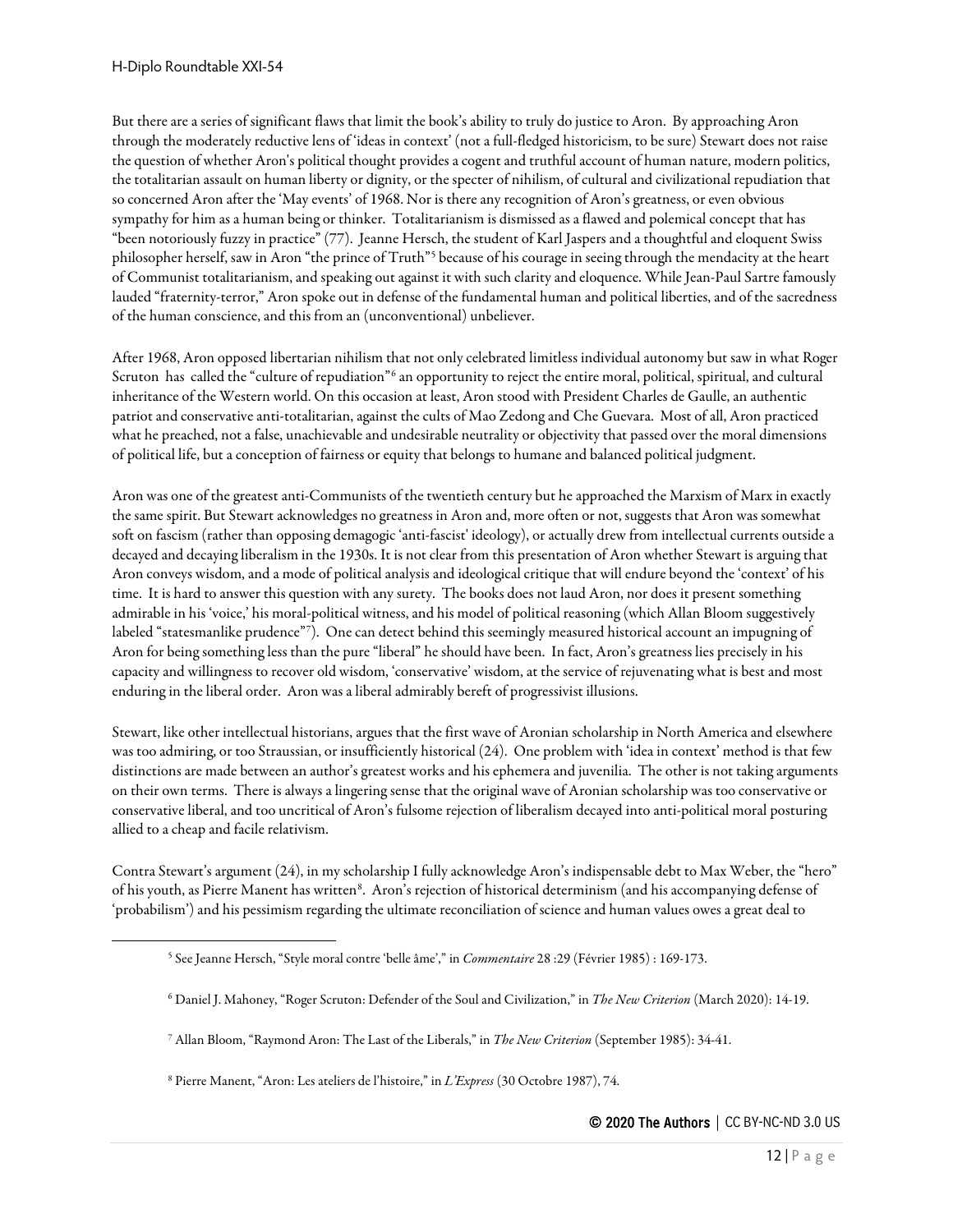Weber. But Stewart himself acknowledges that the mature Aron did not share Weber's extreme pessimism, his radical and nihilistic severing of facts and values, and his pathetic accommodation to Friedrich Nietzsche's 'war of the gods.' Aron was much closer to Aristotle, Montesquieu, and Tocqueville, to classic sobriety ancient and modern, in this regard. He believed in the possibility of "reasonable choice" and he practiced and theorized a morality of prudence far from the relativism and expressionism of much German historical thought. I have addressed this issue myself, ignoring neither Aron's permanent debts to Weber or his significant movement away from the Nietzschean undercurrent of his thought, an undercurrent not sufficiently appreciated in mainstream social science or the world of Weber studies, in "Raymond Aron's Model of Democratic Conservatism," chapter nine of my *The Conservative Foundations of the Liberal Order*. [9](#page-12-0) In that work I was faithful to Aron's self-understanding, a self-understanding that, in my view, does justice to a truly reasonable and balanced appreciation of reasonable choice as a principled mean between the pathos of decisionism and the allure of absolute certainty in political and moral judgment. In a word, Aron recommends neither relativism nor ideology and other misplaced forms of absolutism.

Let me offer one other illustrative example. Stewart and I (in the work cited above) both pay a good deal of attention to Aron's June 1939 address before the French Philosophical Society on "Democratic States and Totalitarian States." I argue that this is the first time where Aron spoke fully in his recognizably "mature" voice: his defense of beleaguered liberal societies is also a defense of "democratic conservatism" against every form of revolutionary nihilism and dictatorship. Like Hersch, I see the young Aron, who was 34 years old at the time, as "the Prince of Truth," on this occasion and so many others (and I say that with no sentimentality, and in the spirit of true science, not hagiography). He admirably and courageously defends political and economic liberty while criticizing "abstract moralism" and "the ideas of 1789." He rejects both the Machiavellian manipulation of souls, and a pacifist spirit that will surely allow the totalitarians to triumph.<sup>[10](#page-12-1)</sup> The reader can compare our two analyses (for Stewart's see 84-96). Where I see one of the great articulations of conservative liberal wisdom in the twentieth century, Stewart sees a defense of liberal societies that owes precious little to liberalism (87).

In Aron's appeal in the same address to "the supreme values of the western tradition—respect for the person, for the the spirit," (quoted on 95) Stewart sees an illiberal appeal to Catholic and other extra-liberal currents of thought. In Aron's evocation of the human soul, I see a thoughtful, sensible, and wise bringing together of liberal and traditional wisdom. Rejecting Machiavellian or Nietzschean cynicism and humanitarian softness or cowardice, Aron's evocation of the need for decent respect for persons in a regime of law does justice, at one and the same time to the Kantian, biblical, and liberal traditions. His is a conservative-minded liberalism that is much better and truer than the decayed, quasi-relativistic, and anti-political doctrine that too often goes by that name then and now. Stewart's analysis of the 1939 address is thorough and not without merits. But by focusing upon extremist influences on Aron's thought, he significantly underplays the conservative liberalism that can make a whole of all of Aron's political reflection from the end of the 1930s to his death in the fall of 1983 (and including his harsh but accurate judgment of May 1968, also). I would then argue that antitotalitarianism did not in fact weaken liberalism in the twentieth century, as Stewart claims (243). It allowed liberalism to overcome its drift toward relativism and nihilism in order to defend a civilization, at once liberal and Christian, that was eminently worthy of defense. Anti-totalitarianism, understood in Aron's capacious moral and political framework, in no way constricted or diminished liberalism (243). It elevated it and gave it a much-needed conservative cast. In any case, I welcome Stewart's book for invigorating a debate where I believe political philosophy, and morally serious political history, must play a prominent role. When I reread Aron I am reminded that seeing things as they are sometimes demands the necessity to renew the human capacity for admiration.

<span id="page-12-1"></span><sup>10</sup> Raymond Aron, "États democratiques et États totalitaires," in Aron, *Penser la liberté, penser la démocratie* (Paris: Gallimard, 2005).

<span id="page-12-0"></span><sup>9</sup> Daniel J. Mahoney, "Raymond Aron's Model of Democratic Conservatism," in *The Conservative Foundations of the Liberal Order* (Wilmington: ISI Books, 2010), 161-183. See 164-165 for my discussion of Aron and Weber.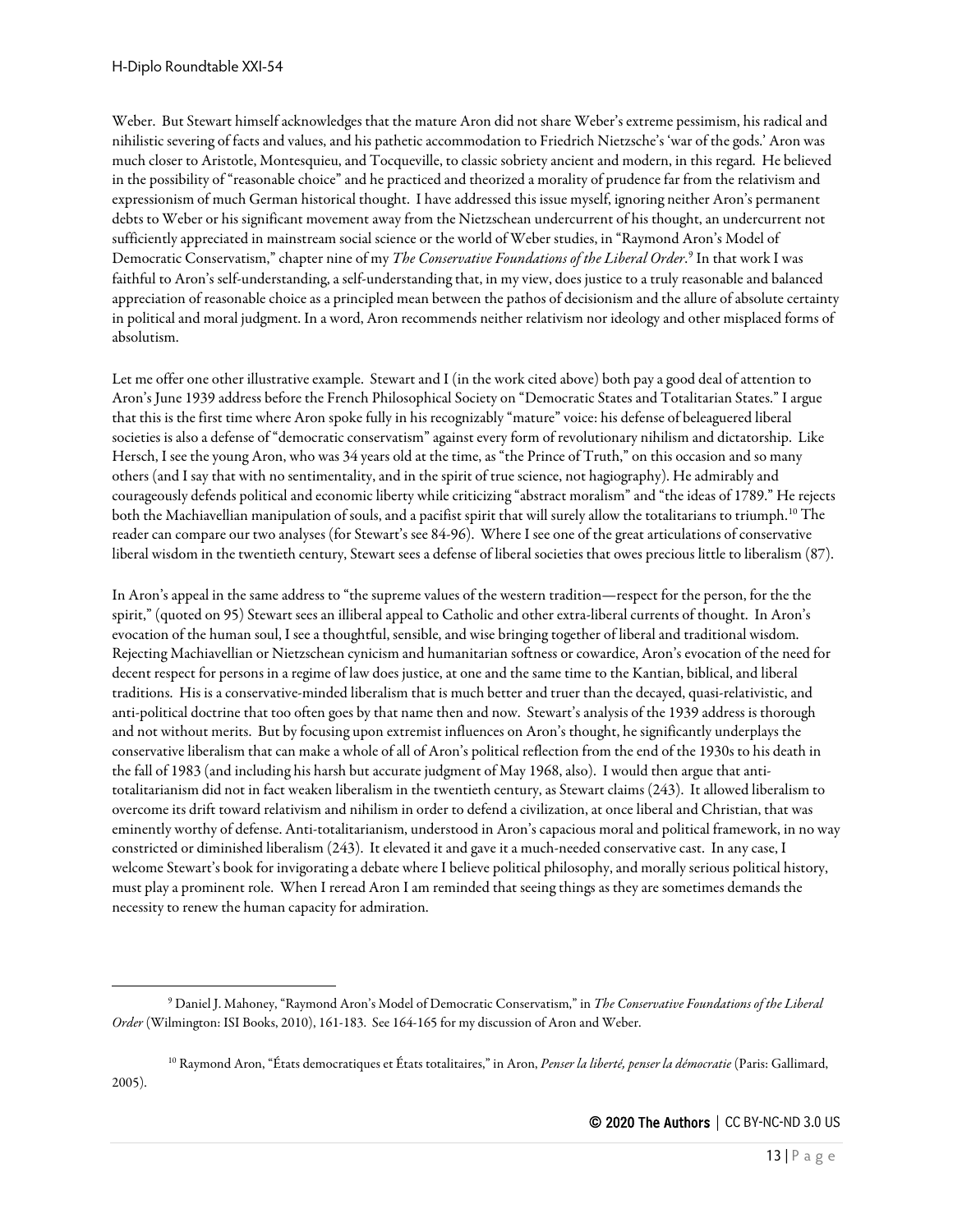# <span id="page-13-0"></span>Review by Sophie Marcotte-Chénard, Political Science, Carleton University

ooks that diagnose the crisis of contemporary liberal democracies have now become a common trope in our intellectual landscape.<sup>[1](#page-13-1)</sup> Among intellectual historians of various kinds (this is far from a unified discipline), a reassessment of the historical origins, variations, and evolution of the concept of liberalism is one tool among many ooks that diagnose the crisis of contemporary liberal democracies have now become a common trope in our intellectual landscape.<sup>1</sup> Among intellectual historians of various kinds (this is far from a unified discipline), a r *Aron and Liberal Thought in the Twentieth Century*, offers such a critical examination of the liberal tradition while avoiding the pitfalls of superficial or easy analogies with the past. Instead, he proposes a rigorous, detailed, and impartial analysis of the development of the tradition of French liberalism through Raymond Aron's intellectual and political engagement from the late 1920s to the postwar period, leading to an investigation into the liberal Aronian heritage among the next generation of French political thinkers.

Aron's lifelong commitment to the principles of political liberalism makes him the ideal candidate for such an inquiry, as he is often considered to be one of the leading figures of "Cold War liberalism" alongside thinkers such as Karl Popper or Isaiah Berlin. It is, however, precisely this immediate association of Aron with the liberal doctrine—defined broadly as an insistence on progress, rationality, liberty, and individualism (5)—that Stewart questions. As he rightly notes: "The importance of Raymond Aron in the history of French liberalism is universally acknowledged, frequently celebrated, but seldom subjected to critical scrutiny" (167). His book thus takes the form of a deconstruction—and eventually, a reconstruction—of the idea of a "French liberal revival." (229). In the process, he dismantles some myths surrounding Aron's intellectual and political positions on the basis of an extensive historical research, drawing on the original sources in French. He thus offers an intellectual history of French liberalism through Aron's confrontation with political events and ideas from the interwar and postwar periods, taking seriously his journalistic work and interest in daily politics. The book fulfills its promise in that regard, as the author suggests a more complex portrait of Aron's commitment to the French liberal tradition—and how he departs from it.

Through the exploration of specific intellectual debates, the political and social crisis in Europe following the collapse of the Weimar republic in the 1930s (Chap. 2); the rise of antitotalitarian theories in the 1940s (Chap. 3); the "end of ideology" debates in the postwar period (Chap. 4); the contentious construction of a tradition of French political sociology and the crisis of legitimacy of political philosophy in the 1960s (Chap. 5); and the fragmented posterity of the Aronian heritage in the French liberal revival of the 1970s (Chap. 6), Stewart interrogates the "liberalizing" interpretation of Aron's work. For instance, he reminds us in the second chapter that the reading of Montesquieu and Alexis de Tocqueville had only a marginal and late impact on the development of his thought (119) and that one should rather consider his philosophy of history exposed in his dissertation published in 1938 under the title *Introduction à la philosophie de l'histoire*, [2](#page-13-2) to fully understand the roots of his heterodox liberalism. Stewart even suggests that Aron's epistemological and political pluralism, that is to say his insistence on the plurality, equivocity, and diversity of conceptions of the world, might not be primarily liberal in origins. He brings to light all that Aron owes to Max Weber's writings (24) or to the philosopher Wilhelm Dilthey (55-56). Moreover, his acquaintance with illiberal thinkers such as Carl Schmitt and Martin Heidegger might explain in part Aron's critical stance toward democratic values in the late 1930s; and this in turn brings to light other tendencies in the development of his early thought.

<span id="page-13-1"></span><sup>1</sup> See, for instance, Yascha Mounk, *The People vs. Democracy* (Cambridge: Harvard University Press, 2019); Timothy Snyder, *The Road to Unfreedom: Russia, Europe, America* (New York: Tim Duggan Books, 2018); David Runciman, *How Democracy Ends* (New York: Basic Books, 2018).

<span id="page-13-2"></span><sup>2</sup> Raymond Aron, *Introduction à la philosophie de l'histoire. Essai sur les limites de l'objectivité historique* (Paris: Gallimard, 1938).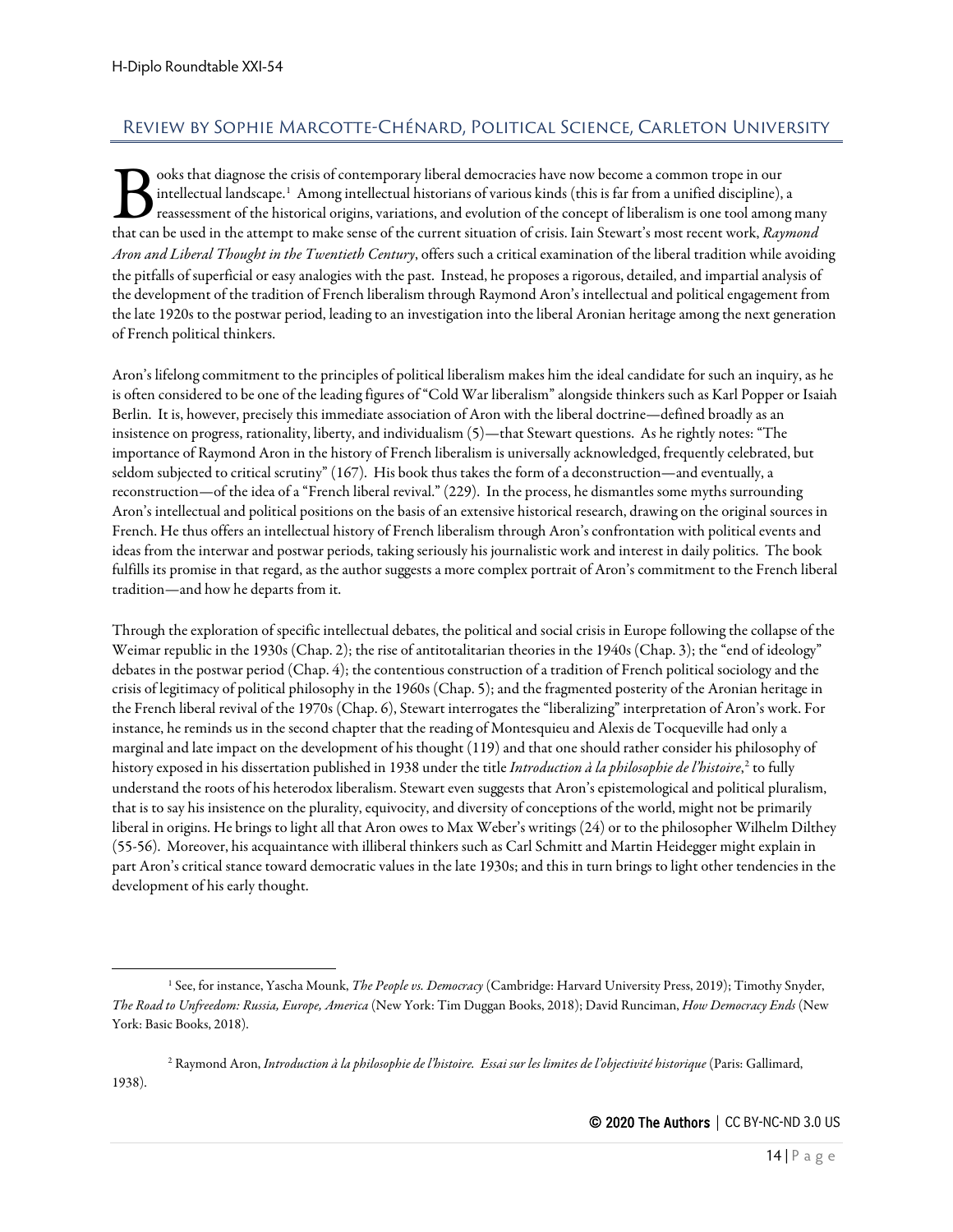In a similar fashion, Stewart also challenges the conventional narrative according to which Aron acted as the instigator of a French liberal tradition with the publication in 1965 of his Sorbonne lectures, *Les Étapes de la pensée sociologique*.<sup>[3](#page-14-0)</sup> As the author rightly indicates in Chapter 5, although many of Aron's students—Claude Lefort, Pierre Manent— have indeed contributed to a rediscovery of thinkers such as Tocqueville, it has not led to a homogenous liberal revival (209). Lefort is a theorist of democracy more than liberalism; and Manent's work often expresses a conservative rather than liberal sensibility despite his well-known work in the intellectual history of liberalism. In that regard, the author successfully brings to light the fragmented and diverse character of Aron's posterity.

Since the book neither offers undeserved praise nor uses a gratuitous laudatory tone, it is only fitting that the reviewer gives as much consideration to the author and engages in a critical evaluation of the work rather than simply go on to praise its merits (which are many). In the spirit of engaging in an intellectual conversation, I wish to raise three sets of questions pertaining to the approach the author uses in his historical analysis; the implications of examining Aron's contribution through the framework of liberal thought; and finally, the fundamental motivations for the author's investigation, that is to say, the question of *why* we should still read Aron today.

First, while the author never explicitly discusses his approach, his specific practice of intellectual history appears to rely on two main methodological claims: first, that Aron's practical engagement as well as his relationships with his contemporaries take hermeneutical precedence over other types of historical evidence; and second, that the historian should focus on the historical continuity rather than the ruptures in Aron's intellectual development. From this perspective, the analysis focuses on the intellectual figures with whom Aron was in direct or indirect contact—such as Célestin Bouglé, Alain, Léon Brunschvicg or Vilfredo Pareto. This same approach leads the author to insist on the importance of Aron's early socialist positions (25-26, 30-31, 48) in the constitution of his postwar "intellectual ethics" and liberal posture, a fact that, according to him, has been neglected by commentators. One cannot but remark that Aron himself never rejected or denied this continuity. On the contrary, he himself stated several times that his discovery of politics, his philosophical readings, and his early works had a lasting impact on his practice as a journalist and political thinker.<sup>[4](#page-14-1)</sup>

Stewart's type of historical inquiry presupposes that the main sources of influence in the development of Aron's thought come from other French and European intellectuals with whom he was acquainted. However, one could argue that the two main sources from which Aron draws his specific approach to the understanding of the political are the works of thought themselves—the writings of thinkers such as Karl Marx or Weber, who accompanied him since his early years as a scholar and the historical experience of political events themselves, such as the rise of Nazism and the observation of the rising tensions between European nations in the interwar period. In other words, understanding the roots of Aron's epistemological and political pluralism, his ethics of responsibility, or his posture of practical prudence might not always require going through the mediation of other intellectuals' works, even though Aron might have read them or been aware of them. One could therefore make the case that the specificity and originality of Aron's posture come from his attention to historical reality itself more than from his dialogue with other intellectual figures. As Pierre Manent notes, Aron always recognized the co-dependence of "political events and the adventures of the mind."[5](#page-14-2) While the book offers a convincing analysis of Aron's conversations with his contemporaries, it might not fully account for Aron's intellectual development.

<span id="page-14-2"></span>© 2020 The Authors | CC BY-NC-ND 3.0 US <sup>5</sup> Aron a toujours fait "sentir la dépendance des événements politiques par rapport aux aventures de l'esprit" (Pierre Manent, "Raymond Aron éducateur", in *Enquête sur la démocratie* (Paris: Gallimard, 2007), 218 (our translation). In a similar vein, he states that "Aron scruta la vie politique avec une attention infatigable jusqu'à son dernier jour, parce qu'il ne pouvait prendre sa retraite du lieu

<sup>3</sup> Raymond Aron, *Les Étapes de la pensée sociologique* (Paris: Gallimard, 1965).

<span id="page-14-1"></span><span id="page-14-0"></span><sup>4</sup> See for instance Raymond Aron, "Ma carrière. Note du 6 janvier 1983," in *Histoire et politique. Textes et témoignages* (Paris: Julliard, 1985), 517-519.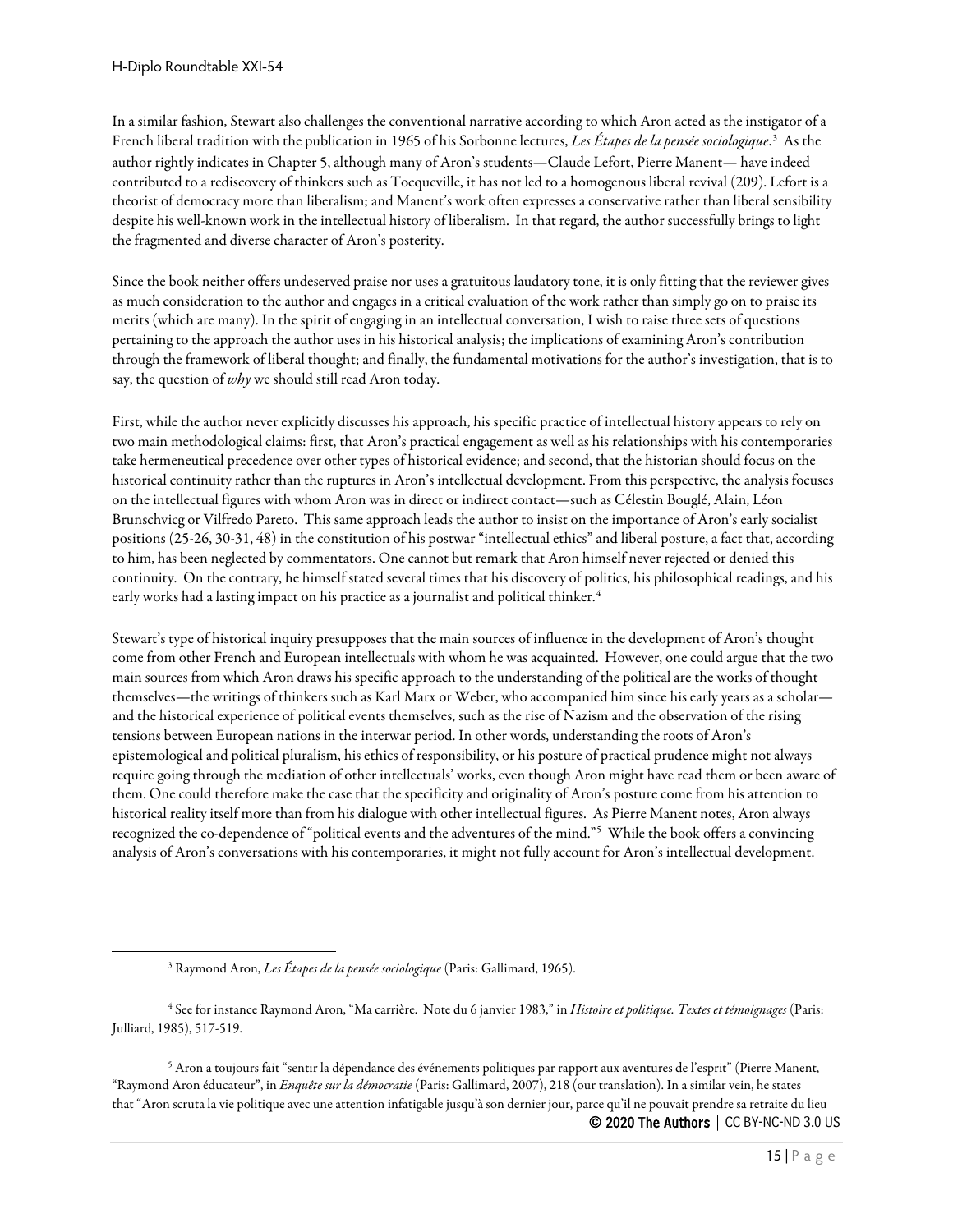A second reservation has to do with the angle from which the author considers Aron's contribution. The originality of Stewart's inquiry lies in the fact he is the first to propose an in-depth history of the political thinker's intellectual journey through the prism of his liberalism. He argues that this does justice to Aron's work (13-14), insofar as liberal topics were recurrent themes in his books, conferences, and seminars as well as practical stances in political and intellectual debates. There is no doubt that in a French intellectual landscape that has often been dominated by the question of democratic equality, Aron has been a proponent and advocate of what we can call 'liberal values' (as seen in his commitment to individual freedoms, his interest for the question of liberty, his pluralism and his knowledge of the liberal tradition $^6$  $^6$ ).

However, one might wonder to what extent this interpretive choice also limits the understanding of Aron's work. In fact, this decision involves some sacrifices, including leaving aside the "realist" dimension of Aron's thought—especially in the field of international relations[7](#page-15-1) —or the Kantian and neo-Kantian elements of his critical rationalism, or even his classical "Thucydidean" approach to the understanding of political events.[8](#page-15-2) Aron himself was always suspicious of predetermined categories of thought and was reluctant to claim any formal allegiance to any liberal "school" or doctrine.<sup>[9](#page-15-3)</sup> His method of understanding history in the making never stemmed from a constituted philosophical system, but was inspired instead by thinkers such as Thucydides, Niccolo Machiavelli, Tocqueville, Carl von Clausewitz, or Weber, who meditated directly on political things.[10](#page-15-4) Moreover, several of the thinkers who had a lasting impact on his own thought belong to a "realist" rather than liberal tradition. This brings us to the question as to whether the author fall prey of the trap he seeks to denounce, that of putting Aron in a Procrustean bed of liberalism. In a 1979 article, Aron claims that the "quest for the true meaning of words in *ism*" ultimately leads to "arbitrary conclusions."[11](#page-15-5) There is no doubt that I. Stewart would agree with this conclusion. But while he never claims in his book to offer a definitive account of what liberalism is, his analysis often presupposes a somewhat fixed definition of what a liberal position entails and then proceeds to evaluate whether Aron's posture corresponds to it.

That being said, the author is well aware of the limitations of such a framework and often warns the readers that it does not exhaust the interpretive paths to an understanding of Aron's political and intellectual positions. One is still left wondering if the absence of a systematic treatment of Aron's liberalism until now can in part be explained by the fact that while Aron displays a "liberal sensibility" (47), he does not really propose a liberal theory per se. Aron's liberalism in action was a practical rather than theoretical posture, which makes any attempt to assess the nature of his liberal views even more difficult. One could even add that while the author makes a convincing case for historical continuity in the way Aron

<sup>6</sup> See Aron, *Liberté et égalité*; *Essais sur les libertés*; *Études politiques*.

<sup>7</sup> See Pierre Hassner, "Raymond Aron: Too Realistic to be a Realist?" *Constellations* 14:4 (2007): 498-505.

<sup>8</sup> See Aron, *Mémoires: 50 ans de réflexion politique* (Paris: Julliard, 1983), 826-830.

<sup>9</sup> Aron, *Liberté et égalité,* 48.

<span id="page-15-4"></span><span id="page-15-3"></span><span id="page-15-2"></span> $10$  Aron makes a distinction between thinkers who arrive at politics through the mediation of a philosophical system (Plato, Hobbes) and those who approach political life directly (Aron, "De la verite historique des philosophies politiques," in *Études politiques* (Paris: Gallimard, 1970), 48.

<span id="page-15-5"></span><sup>11</sup> Aron, "Remarques sur l'historisme-herméneutique," in *Culture, science et développement. Mélanges en l'honneur de Charles Morazé*(Toulouse: Privat, 1979), 185.

<span id="page-15-1"></span><span id="page-15-0"></span>où l'humanité fait l'épreuve d'elle-même." (Pierre Manent, Préface to Aron, *Liberté et égalité*. *Cours au Collège de France* (Paris: EHESS, 2013), 5-6).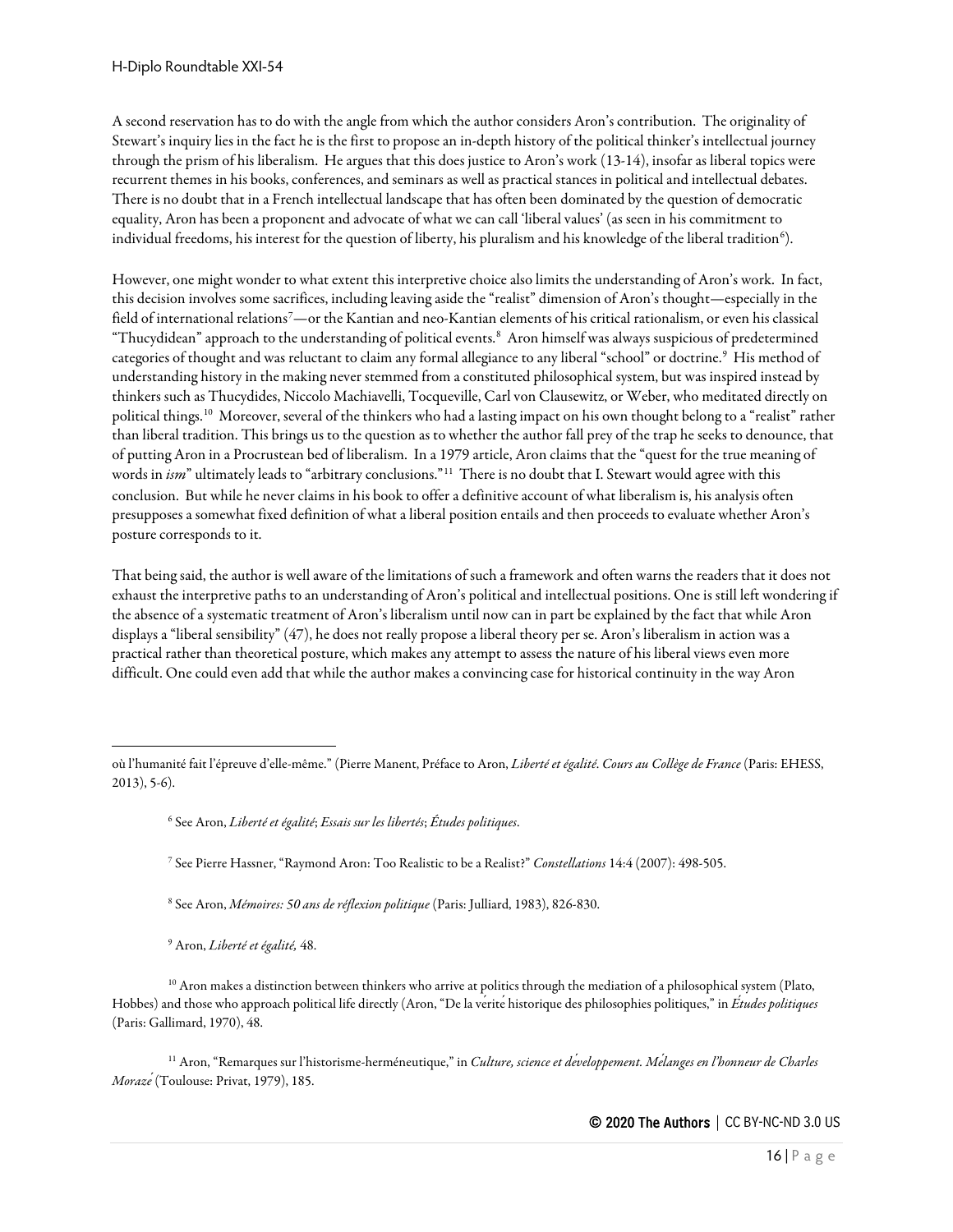approached political phenomena, the political sociologist's skepticism toward any established doctrine should lead us toward a more complex and ambiguous interpretation of the roots of his philosophical and political positions.

The focus on liberal thought also obscures in part the decisive influence of German thought *after* the Second World War. The tradition of the German critical philosophy of history remained central to Aron's approach as a philosopher, political sociologist and journalist, an element that is surprisingly absent from the last chapters of the book, given that the author argues for continuity between Aron's early and late works. Ideas about the primacy of the particular over the universal, increased attention to contingency in the unfolding of events, the refusal of abstract concepts in favour of lived experience, and the insistence on the changing horizon of socio-historical reality are all inherited from neo-Kantian sources (Heinrich Rickert, Wilhelm Dilthey, Georg Simmel, Weber) and remained constant preoccupations for him, even in his work in the 1970s and 1980s.[12](#page-16-0) I n a similar fashion, although he eventually distanced himself from some of the aspects of Weber's thought, Aron's political sociology still remained indebted to the concepts crafted by the German thinker.<sup>[13](#page-16-1)</sup>

There are, however, some salient liberal features in Aron's thought that Stewart leaves aside and that could have further reinforced his claim. For instance, Aron's lifelong commitment to a form of the Kantian regulatory "idea of Reason" corresponds to the insistence on rationality that Michael Freeden describes as a key element of liberal thought. Aron's claim about the primacy of a form of political rationality in explaining political action also places him among the canon of contemporary liberal thinkers.[14](#page-16-2) One could even argue that his defence of an (albeit limited) form of theoretical and practical rationality was already present in his early work on critical philosophy of history.[15](#page-16-3) This in turn challenges the author's interpretation of the existentialism and relativism of Aron's interwar writings. While one of Aron's main enemies in his dissertation was in fact determinism, which led him to insist on the relativity of knowledge, he also opposed historical relativism as a doctrine and philosophy.[16](#page-16-4)

In sum, although the author proposes a critical reassessment of Aron's relationship with liberal thought and disagrees with the more 'conventional' interpretations regarding the sources of Aron's liberalism, he finds himself in agreement with the majority of commentators in that he ultimately recognizes the central role of the political sociologist in that tradition. In a way, the analysis of Aron's contribution to, or departure from, liberal thought can become a restrictive framework. It would have been interesting to go beyond the liberal/illiberal divide and to examine what Pierre Hassner has called the "plural rationality<sup>17</sup>" of Aron's intellectual and political commitments.

Leaving aside these minor considerations, the strengths of the book are numerous. The author succeeds in painting a nuanced portrait of the continuities, changes of perspective, and variations in Aron's intellectual engagement throughout his career. The book displays an impressive mastery of primary and secondary sources, relies on extensive historical research,

<sup>14</sup> See, for instance, Aron, "La rationalité politique", *Commentaire* 56 (2016) : 725-742.

<span id="page-16-3"></span><span id="page-16-2"></span><sup>15</sup> See the section in his *Introduction à la philosophie de l'histoire* dedicated to the "overcoming" (dépassement) of historical relativism; see also his secondary thesis, *La philosophie critique de l'histoire*, in which he criticizes the relativistic consequences of Dilthey's position.

<sup>16</sup> On that note, see Sylvie Mesure's interpretation in her introduction to the *Introduction à la philosophie de l'histoire*.

<span id="page-16-5"></span><span id="page-16-4"></span><sup>17</sup> See Pierre Hassner, "Raymond Aron et la philosophie des relations internationales," in Audier and Baruch (eds.), *Raymond Aron philosophe dans l'histoire*, 63.

<span id="page-16-1"></span><span id="page-16-0"></span><sup>12</sup> See Aron, *Mémoires*, 158; Aron, "Ma carrière. Note du 6 janvier 1983," 517-519; Aron, *Leçons sur l'histoire*. *Cours du Collège de France* (Paris: de Fallois, 1989).

<sup>13</sup> See Aron, *Les Étapes de la pensée sociologique*.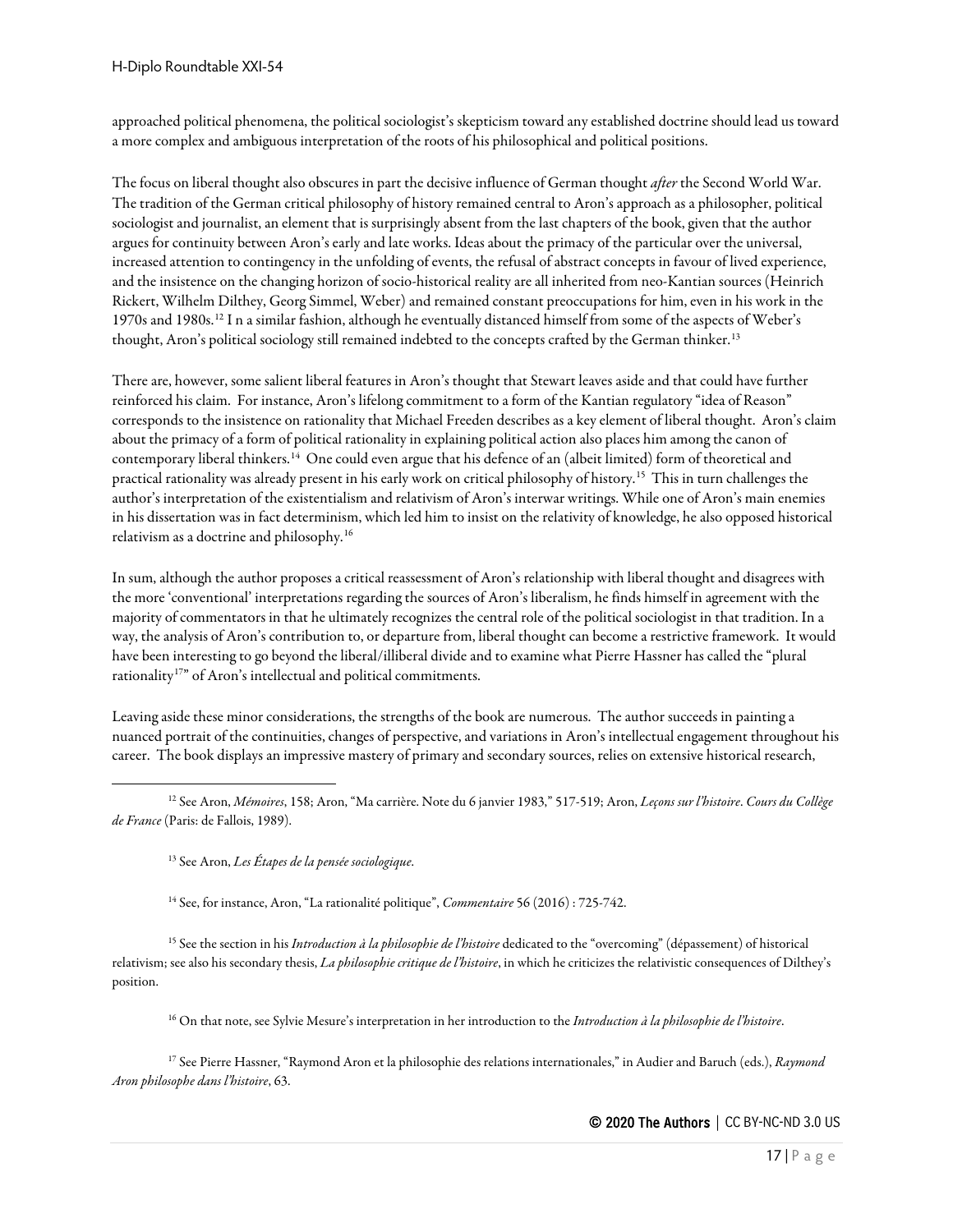and offers anglophone readers access to Aron's early works and conferences that are not yet available in English. The book will be of interest not only to readers of Aron or historians interested in that historical period, but to a wider audience that is preoccupied with the meaning and tribulations of contemporary liberalism.

A question nonetheless remains in the background: why should we still read Aron today? The answer the author provides remains ambiguous. As a good intellectual historian, Iain Stewart has some reservations toward any normative or prescriptive argument and does not want to present the Aronian posture as a potential solution to the current crisis of liberalism (242). Yet he cannot but recognize that the latter's way of understanding politics transcends the historical context in which it takes place (242). The judgment of the author, which presents itself as critical at the beginning of the book, seems to converge in a form of admiration that many commentators of the French thinker share. As Stewart suggests in the conclusion, Aron helps us rethink the problematic relationship between liberalism and democracy, which seems to be at the centre of the current political crisis. He adds that "perhaps it is the style of Aron's intellectual engagement more than the contents of his thought that might offer an inspiration at a time when expertise is routinely denigrated and political debate often descends into a dialogue of the deaf" (245).

The reader wishes for a more in-depth analysis of that proposition: what is the nature of this "style" of Aron's intellectual engagement? What are the conditions of possibility of that type of understanding politics in uncertain times? How can one theorize this form of political judgment that seems necessary now more than ever? What lessons can we actually learn from observing this approach in action? The historical inquiry that the author conducts leaves more philosophically inclined readers wanting more: what are the fundamental motivations for writing such a book? It seems as though its primary function is not simply to trace the steps of Aron's intellectual path or to assess his place in the tradition of twentieth-century liberal thought, but also to consider what the proponents of the French liberal tradition can bring to contemporary debates on the status of liberal ideas and their future. This is why, after all, we still read Aron today.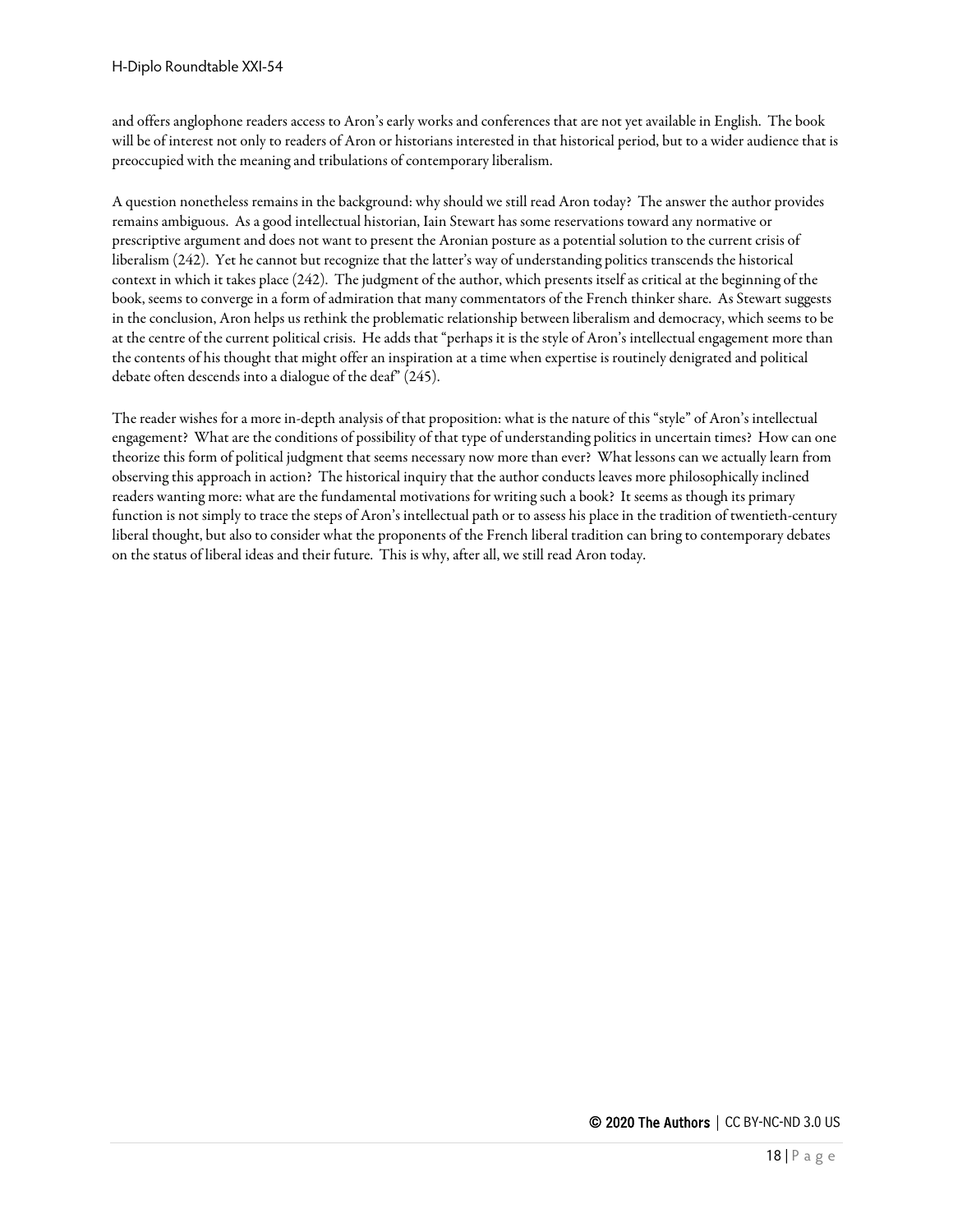# Review by Daniel Steinmetz-Jenkins, Dartmouth College

<span id="page-18-0"></span>he previous generation of scholarship devoted to Raymond Aron in the English-speaking world was highly moralized and often triumphalist. The cause was the fall of Communism, which led some of its victors to claim that Aron had always been right in his judgements about extreme ideologies, such as Marxism, and therefore offered The previous generation of scholarship devoted to Raymond Aron in the English-speaking world was highly moralized and often triumphalist. The cause was the fall of Communism, which led some of its victors to claim the Aron *Liberal Political Science of Raymond Aron*, which was published in [1](#page-18-1)992,<sup>1</sup> for instance, called for Aronian intellectual moderation to confront what he considered to be the intellectual fanaticism of post-modern thought. Hence, the title of the book's afterword: "The Permanent Contemporaneity of Aron's thought." It was permanent because Aron was a timeless thinker of liberal moderation, whose ideas, as the Cold War demonstrated, were correct, and therefore could be download for a new area.

The culture wars of the 1980s and 1990s in connection to U.S. higher education drove many analyses of Aron's thought. The same kinds of concerns were on display a few year later in Brian C. Anderson's *Raymond Aron: The Recovery of the Political*, which once again viewed Aron's work through the prism of 'political reason' and 'prudence.'[2](#page-18-2) In a piece that appeared in *First Things*, a few years after his book was published, Anderson argued that America had become the Left's new messianic hope, which in turn made it all the more important for Aron's work to receive a proper hearing

A cursory look at the United States—with the most liberal abortion laws in the democratic world, currents of multiculturalism coursing through the "best" universities and destroying what might be left of a classical liberal education, and statist models of economic and environmental regulation forwarded by well-meaning political elites...Such an environment is ill-disposed to the penetrating, dispassionate vision of Raymond Aron.<sup>[3](#page-18-3)</sup>

This scholarship devoted to Raymond Aron during the 1990s was moralistic to the core—something Aron was not—and it was driven by a socially conservative, and at times Catholic, agenda.

It is for this reason, in part, that Iain Stewart's fantastic new book, *Raymond Aron and Liberal Thought in the Twentieth Century* is so important. It moves beyond polemics to try to locate the nature of Aron's liberalism over the long course of his scholarly career, which spanned nearly six decades. Stewart's aim is not to use Aron thought's for waging ideological warfare, but to provide a balanced historical and contextualized account of his subject. In this sense Stewart shares much more in common with the caution that marked Aron's own scholarly works compared with that of his admirers from the 1990s.

The book deepens our understanding of Aron in many ways. First, the significant influence that French non-conformism of the interwar period played on Aron's thought has never been given the kind of attention that Stewart demonstrates. In particular, he shows that Aron's invocation of the notion of *ni droite, ni gauche* most likely came by way of the planism of the politically compromised thinker Hendrik de Man, along with the arguments of other non-comformists. Perhaps this would not be that significant if Aron had stopped using the notion, but as Stewart shows, he invoked being neither on the political

<span id="page-18-3"></span><span id="page-18-2"></span><sup>3</sup> Anderson, "The Aronian Renewal," *First Things* (March 1995)[, http://www.firstthings.com/article/1995/03/003-the](http://www.firstthings.com/article/1995/03/003-the-aronian-renewal)[aronian-renewal.](http://www.firstthings.com/article/1995/03/003-the-aronian-renewal)

<span id="page-18-1"></span><sup>&</sup>lt;sup>1</sup> Daniel J. Mahoney, *The Liberal Political Science of Raymond Aron: A Critical Introduction* (Lanham: Rowman & Littlefield, 1992).

<sup>2</sup> Brian C. Anderson, *Raymond Aron: The Recovery of the Political* (Lanham: Rowman & Littlefield, 1997).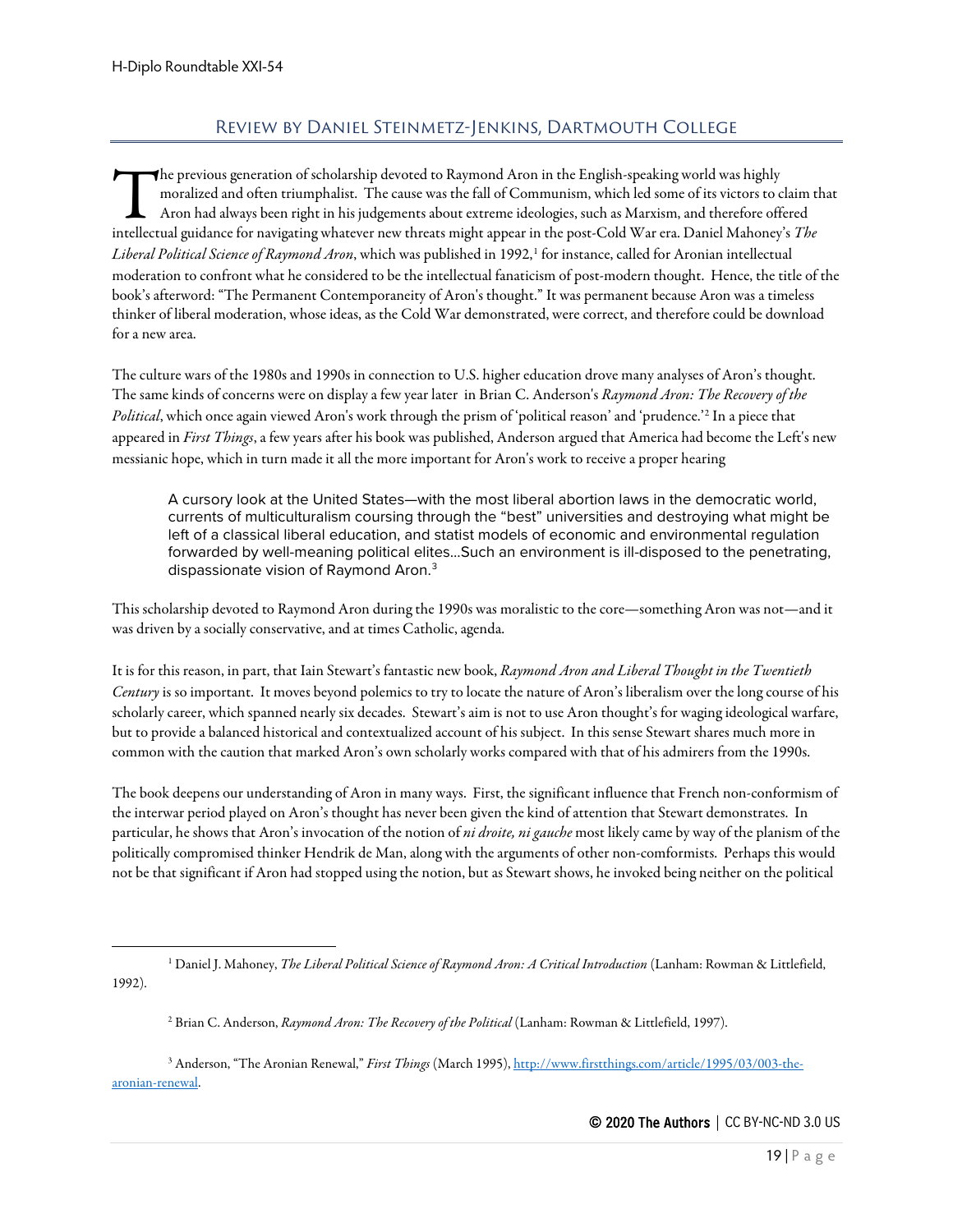left or political right in his most popular book, namely the *Opium of the Intellectuals* (1955).<sup>[4](#page-19-0)</sup> Some of this ground has been covered by Serge Audier, and also by Tommaso Milani,<sup>[5](#page-19-1)</sup> but as of yet no one has unpacked the whole story about nonconformism as it relates to Aron as Stewart has. This is significant because it shows the rather peculiar inspirations behind Aron's idea of the end of ideology, which Stewart argues were illiberal.

Second, Stewart offers some brilliant insights on the role that pluralism played in Aron's political thought. It seems to me that as a philosophical notion, pluralism was a consequence of Aron's historicism, as demonstrated in his dissertation, *Introduction to the Philosophy of History*. [6](#page-19-2) Stewart shows, however, that Aron's used the idea to appeal to French Catholics in the hope of including them in his post-war anti-totalitarian coalition. This is important, Stewart argues, because Catholics had good reason to be hostile to liberalism under the French Third Republic due to its known anti-clericalism. By focusing instead on political pluralism rather than say, secularism, rationalism, or individualism—things we often associate with a kind of liberalism—Aron was successfully able to craft his own brand of liberalism in a manner that appealed to Catholics. A few questions arise here. Stewart seemingly wants to suggest that Aron's pluralism had some kind of origins in interwar Catholicism, but one could argue that this was in fact the result of Aron's philosophical pluralism, which was based on his interaction with the German historicist tradition.

Second, and this point will be expanded below, Aron made it quite clear that the pluralism of his dissertation took political form in *The Opium of the Intellectuals.* But in the conclusion of *Le Grande Schisme* (1948) he wrote:

The expression plurality of systems of interpretations that I used ten years ago in the *Introduction à la philosophie de l'histoire*, and which at the time was taken to be academic, today reflects a political reality. The conflicts between parties have developed into metaphysical conflicts. The whole of history has been called into question by the alternatives of our tragic age. . . An open philosophy, which humbly confesses the limits of our knowledge, avoids both the rationalist pride and biological determinism, and ends neither in triumphant certainty nor a cry of despair.<sup>[7](#page-19-3)</sup>

This passage occurs in the context of Aron's thinking of the new post-war world order or planetary systems. In other words, pluralism was connected to Aron's understanding of international relations, a subject that Stewart's book struggles to connect to Aron's major writing on international relations, especially during the 1960s and 1970s.

And third, Stewart's book presents Aron's influence on the French liberal revival in a new light. In particular, Stewart shows that the anti-totalitarian coalition that Aron sought after the Second World War involved a different reading of the French Revolutionary tradition, namely a liberal one, compared to the Marxist interpretation, which he traces back to the French anti-fascist movement of the 1930s—an interpretation which Aron at the time criticized. Stewart suggests that Aron wanted to bracket the Revolution's reformist liberal phase from its Jacobin revolutionary phase. In pointing this out, Stewart is able to demonstrate the crucial influence that Aron had on François Furet's understanding of the Revolution, which, to my

<sup>6</sup> Raymond Aron, *Introduction à la philosophie de l'histoire. Essai sur les limites de l'objectivité historique* (Paris: Gallimard, 1938).

<span id="page-19-3"></span><sup>7</sup> Raymond Aron, *La grande schisme*, (Paris: Gallimard, 1948), 328.

<span id="page-19-0"></span><sup>4</sup> See the afterword titled, "The End of the Ideological Age?" in Raymond Aron, *The Opium of the Intellectuals* (New Brunswick: Transaction Publishers, 2011), 305-324.

<span id="page-19-2"></span><span id="page-19-1"></span><sup>5</sup> Serge Audier talks about Aron's connection to Hendrik de Man in *Raymond Aron: La Démocratie conflictuelle* (Paris: Éditions Michalon). He also talks about the "X-Mines Group" of the Ecole Polytechniquee, as well as the Centre de documentation sociale vis-àvis Aron's involvement in early neoliberal circles: *The Walter Lippmann Colloquium: The Birth of Neoliberalism* (London: Palgrave, 2017), 3-54. Tommaso Milani has published numerous articles on de Man's influence in Western Europe; see his book, *Hendrik de Man*  and Social Democracy: The Idea of Planning in Western Europe, 1914–1940 (London: Palgrave, 2020).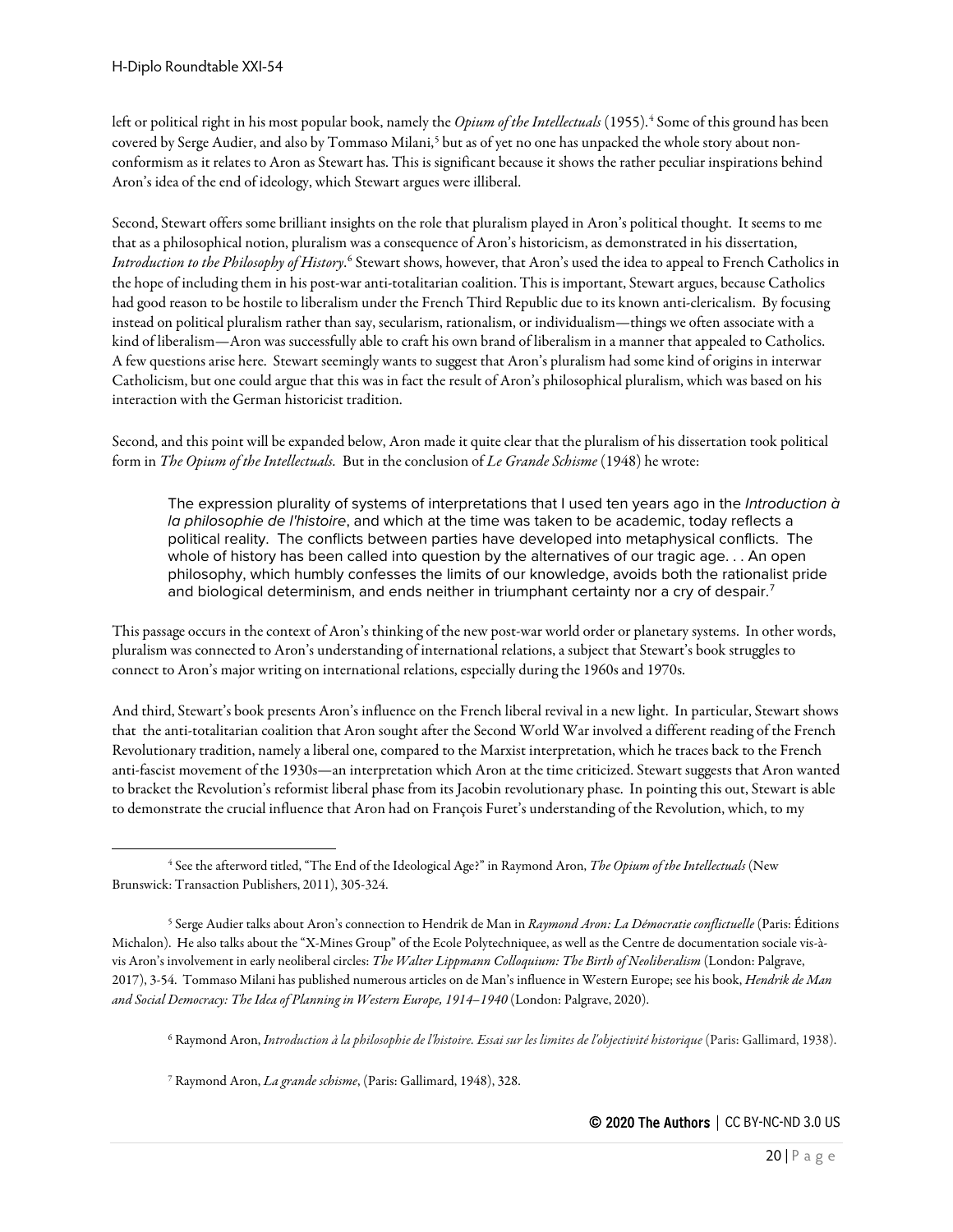mind, has never been discussed in such detail. In other words, a key element of the French liberal revival, namely Furet's groundbreaking work on the French Revolution, was already prefigured in Aron's thinking about the French Revolution, which Stewart is able to trace back to the interwar period.

In the spirit of understanding and constructive dialogue I will raise a few questions. I have worked extensively on the reception of the controversial German jurist Carl Schmitt's thought in France and was impressed by Stewart's discussion of how Schmitt's "Further Development of the Total State in Germany"[8](#page-20-0) influenced Aron's thinking of democracy in the late 1930s, as specifically demonstrated in his 1939 article, "Democratic States and Totalitarian States." But I wonder if Stewart overstates Schmitt's influence on Aron, especially in his attempt to give a Schmittian reading to Aron's understanding of the political in *Democracy and Totalitarianism*, when Aron seems to have been drawling on other sources. Unlike so many others, and specifically Hans Morgenthau, Aron was never afraid to openly cite Schmitt, even in his major writings such as *Peace and War*. He criticized Schmitt in various places in *Peace and War*and substantially in *Clausewitz: Philosopher of War*. He also criticized him in their correspondence and quite regularly at that. But reading Stewart's book one gets the impression at times that Aron was basically a Schmittian who was covering over this, along with other illiberal influences, with French liberal thinkers such as Alexis de Tocqueville. As it concerns the so-called French Tocqueville revival, this kind subterranean Schmittian influence on French liberalism has been detected in various places by Tristan Storme, such as in his 2011 article *Carl Schmitt, lecteur de Tocqueville*. [9](#page-20-1) My impression is that Stewart's argument pushes the Schmittian influence too far in its stressing of the illiberal inspirations of Aron's thought, and that the real place to look for Schmitt's influence on Aron concerns his thinking on international relations.

This leads to my major question, which concerns why Stewart prioritizes certain context over others, which ultimately seems to always focus on the illiberal influences on Aron's thought, while ignoring or downplaying other contexts which are not reactionary at all, perhaps most notably the lasting influence of [we need a title/label for him }Immanuel Kant on his thought. Take for instance, Aron's involvement with the *Zeitschrift für Sozialforschung* in the 1930s, the journal of the Frankfurt School. If I am not mistaken, Aron wrote 30 pieces for the *Zeitschrift für Sozialforschung* in the 1930s. He carried on a correspondence with Walter Benjamin. He helped provide housing for Frankfurt School members who fled to France after the rise of Adolf Hitler. The *Centre de documentation sociale*, an institution that Stewart studies at length, was in fact the temporary home for the Frankfurt School at this time. Stewart mentions a few pieces of Aron's which appeared in the journal without mentioning the significance of these essays or what role the institution might have had on his thought. This context is worked out in full detail in Matthias Oppermann's important book, *Raymond Aron und Deutschland*. *[10](#page-20-2)*

The choice of context also arises in terms of Stewart's analysis of the origins of Aron's thinking about secular religion, which he sees as either being influenced by Hendrik de Man or Catholic thinkers who associated Marxism with a political religion. But in this regard he does not discuss Karl Mannheim's *Ideology and Utopia*, [11](#page-20-3) which had a significant influence not only on Aron, but on many members of the Congress for Cultural Freedom who promoted the end of ideology, such as Daniel Bell and Edward Shils. The impression Stewart gives is that the idea of political theology or secular religion is a conservative Catholic notion, at least in terms of its influence on Aron, but it was also a trope that was significantly used by numerous Jewish thinkers of the interwar period and post-war periods, many of whom were anything but illiberal, as explained in detail

<span id="page-20-0"></span><sup>8</sup> Available in Carl Schmitt, Four Essays, 1931–1938, ed. and trans. Simona Draghici (Washington, D.C.: Plutarch Press, 1999).

<sup>9</sup> Anaïs Camus et Tristan Storme, "Carl Schmitt, lecteur de Tocqueville" *Revue européenne des sciences sociales* 49:1 (2001): 7-

<span id="page-20-3"></span><span id="page-20-2"></span><sup>10</sup> Matthias Oppermann, *Raymond Aron und Deutschland: Die Verteidigung Der Freiheit und Das Problem Des Totalitarismus* (Stuttgart: Jan Thorbecke Verlag), 2008.

<sup>11</sup> Karl Mannheim, *Ideologie und Utopie* (Bonn: F. Cohen, 1929).

<span id="page-20-1"></span>35.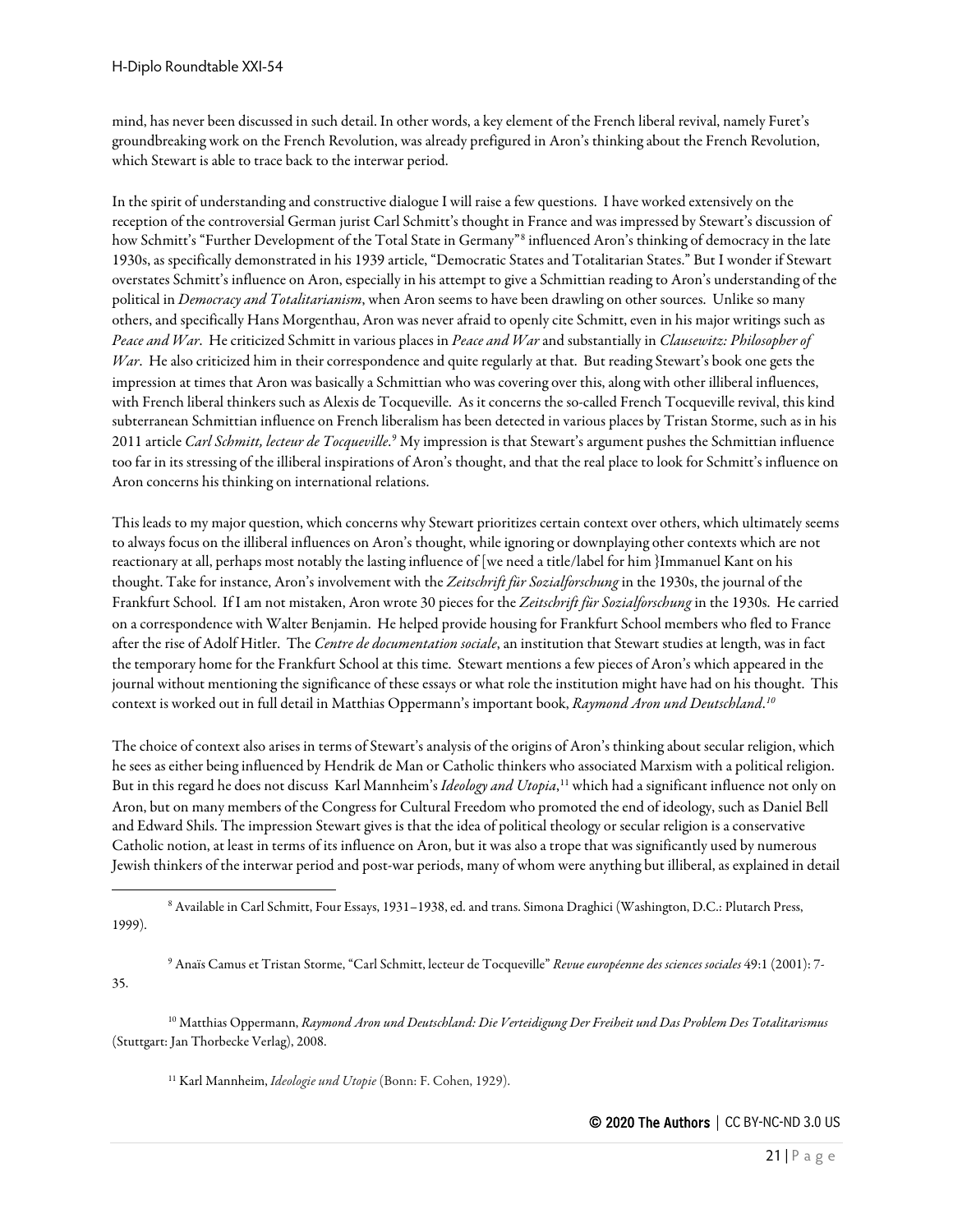by the historian Benjamin Lazier in his book, *God Interrupted: Heresy and the European Imagination between the World Wars.*[12](#page-21-0)

As mentioned, in terms of context, Aron connected not only his dissertation to the main claims of the end of ideology, but also his thinking on international relations. Stewart offers some interesting arguments for why political realism accounted for Aron's defense of Algerian independence. He also has written elsewhere on Aron's thinking during the 1970s about then U.S. National Security Advisor Henry Kissinger's views of international relations. And yet it may be that by focusing primarily on illiberal sources of the interwar period, the book may overlook the origins of Aron's work on IR theory, which might be the crucial aspect of what makes Aron a Cold War liberal, specifically his views of world order and containing Communism. Aron was a founding father of IR theory, a discipline that he played a major role in inventing specifically for the Cold War. Outside of Schmitt, with whom Aron dealt explicitly, Stewart's book does not give us much by way of understanding how Aron's liberalism related to global politics, which he spent so much time discussing. This is in all likelihood due to Stewart's tracing of Aron's essential thought back to the 1920s and 1930s. At one point Stewart states, "Toward the end of his life Raymond Aron was usually dismissive of his political views as an undergraduate," and I have to imagine that this is a very common sentiment among scholars and is hardly surprising. What is perhaps more surprising is the claim that Aron arrived at many of his key ideas at the age of nineteen or twenty, and that despite the world being turned upside down by the Second World War, he remained faithful to certain ideas of his youth for the rest of his life.

One place to look would be at Aron's relationship with the Marxist philosopher Alexandre Kojeve, whom Aron thought to be the smartest human being he had ever met. Aron was, of course, a participant in Kojeve's famous seminars on Hegel, carried on a regular dialogue with him until Kojeve died shortly after the 1968 Student Protest Movement in France. There are good reasons for believing that Aron's thinking about global politics in the 1930s was fundamentally shaped by his debate with Kojeve, a Marxist, who was himself in discussions with Carl Schmitt, as Jan Werner-Mueller points out in his discussion of Kojeve, Aron, and Schmitt, in his book, *Dangerous Minds.[13](#page-21-1)*

I am thus interested to know why Stewart focuses on certain contexts rather than others, especially contexts that prove to be significant for understanding Aron's Cold War liberalism.

For decades Aron wrote columns in *Le Figaro*, published the lectures from his courses in numerous books, and wrote a number of academic tomes. One cannot reasonably focus on all of these sources, which is to say that Stewart is more than justified in focusing on the contexts and sources that he chose. His book is the finest contextualized study of Aron to appear, and offers a much-needed intervention in the scholarship devoted to the subject of French liberalism.

<span id="page-21-1"></span><span id="page-21-0"></span><sup>12</sup> Benjamin Lazier, *God Interrupted: Heresy and the European Imagination between the World Wars* (Princeton: Princeton University Press, 2012).

<sup>13</sup> Jan-Werner Mueller, *A Dangerous Mind: Carl Schmitt in Post-War European Thought* (New Haven: Yale, 2003).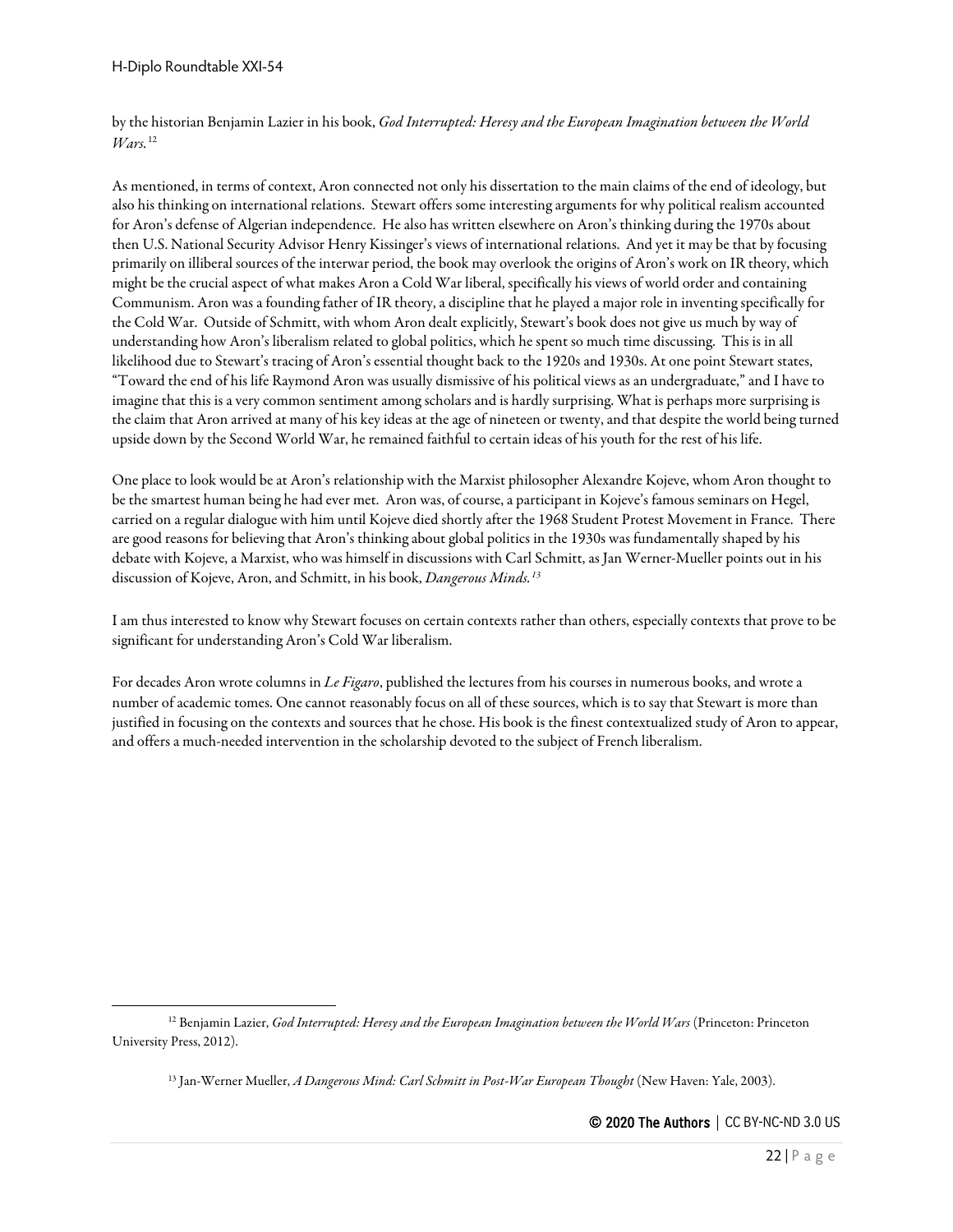# Response by Iain Stewart, University College London

<span id="page-22-0"></span>am grateful to Diane Labrosse at H-Diplo for organising this forum, to Or Rosenboim for introducing it, and to Joshua L. Cherniss, Daniel J Mahoney, Sophie Marcotte-Chénard, and Daniel Steinmetz-Jenkins for their thoughtful responses to my book. The reviewers have been generous with their praise, but of course there is also some criticism and Im grateful to Diane Labrosse at H-Diplo for organising this forum, to Or Rosenboim for introducing it, and the L. Cherniss, Daniel J Mahoney, Sophie Marcotte-Chénard, and Daniel Steinmetz-Jenkins for their thoughtful resp identified what appear to me the most significant themes, emphasising general methodological questions and the implications of these for what is and is not covered in the book.

*Raymond Aron and Liberal Thought in the Twentieth Century* makes no claim to being a comprehensive intellectual biography; instead, as the title indicates, the book is concerned specifically with Aron's place in the intellectual history of liberalism during the twentieth century. I recognise that this is "a restrictive framework," as Sophie Marcotte-Chénard puts it, but what interpretative framework is not? Important aspects of Aron's work, such as his international relations theory, are de-centred when approaching Aron from this angle. So it is true that one does not get a full sense of Aron's stature as a political thinker from the book. But most of the topics that I omit are already insightfully covered in the existing scholarship, and this is not the case when it comes to the important historical question of Aron's relationship with liberalism.

What makes this question worth asking is that Aron played a significant role in two defining moments in liberalism's intellectual history during the twentieth century. First, as one of Europe's leading theorists of totalitarianism and the 'end of ideology,' he contributed to a transatlantic reinvention of liberalism whose consequences are the subject of considerable debate within the emerging scholarship on what has come to be known as "Cold War liberalism."[1](#page-22-1) Second, Aron's work was an important source of inspiration behind the so-called "French liberal revival" that emerged from the collapse of revolutionary politics among French intellectuals in the mid-to-late 1970s.<sup>[2](#page-22-2)</sup> Although Aron's contribution to these important developments has long been recognised, the question has never previously been subjected to close historical scrutiny. This is the gap that my book attempts to fill.

One of the things that makes the book methodologically distinctive compared to the majority of existing scholarship on Aron is that it is a work of contextualist intellectual history. This inevitably raises questions about why some forms of context are prioritised over others. Joshua Cherniss questions my relatively brief covereage of Aron's Jewishness, while Daniel Steinmetz-Jenkins remarks on Aron's relations with the sociologist Karl Mannheim, the philosopher Alexandre Kojève, and the Frankfurt School, all of which I deal with only in passing. Most of this criticism is fair enough, but on the question of Aron's ties to the Frankfurt School I would caution against reading too much into his work for the *Zeitschrift für* 

<span id="page-22-2"></span><sup>2</sup> See e.g. Mark Lilla, "The Other Velvet Revolution: Continental Liberalism and Its Discontents," *Daedalus* 123 (Spring 1994):129-157; Emile Chabal, *A Divided Republic: Nation, State and Citizenship in Contemporary France* (Cambridge: Cambridge University Press, 2015), 135-57. For a critique of the notion of a 'French liberal revival' see Stephen W. Sawyer and Iain Stewart (eds.), *In Search of the Liberal Moment: Democracy, Anti-Totalitarianism and Intellectual Politics in France since 1950* (New York: Palgrave, 2016).

<span id="page-22-1"></span><sup>1</sup> Compare, for example, Jan-Werner Müller, "What Cold War Liberalism Can Teach us Today," *The New York Review of Books*, 26 November 2018[, www.nybooks.com/daily/2018/11/26/what-cold-war-liberalism-can-teach-us-today](http://www.nybooks.com/daily/2018/11/26/what-cold-war-liberalism-can-teach-us-today) [accessed 3 December 2018]; Samuel Moyn, "Before—and beyond—the liberalism of fear," in Samantha Ashenden and Andreas Hess, eds., *Between Utopianism and Realism: The Political Thought of Judith Shklar* (Philadelphia: Pennsylvania University Press, 2019); Helena Rosenblatt, *The Lost History of Liberalism from Ancient Rome to the Twenty-First Century* (Princeton: Princeton University Press, 2018), 265-277.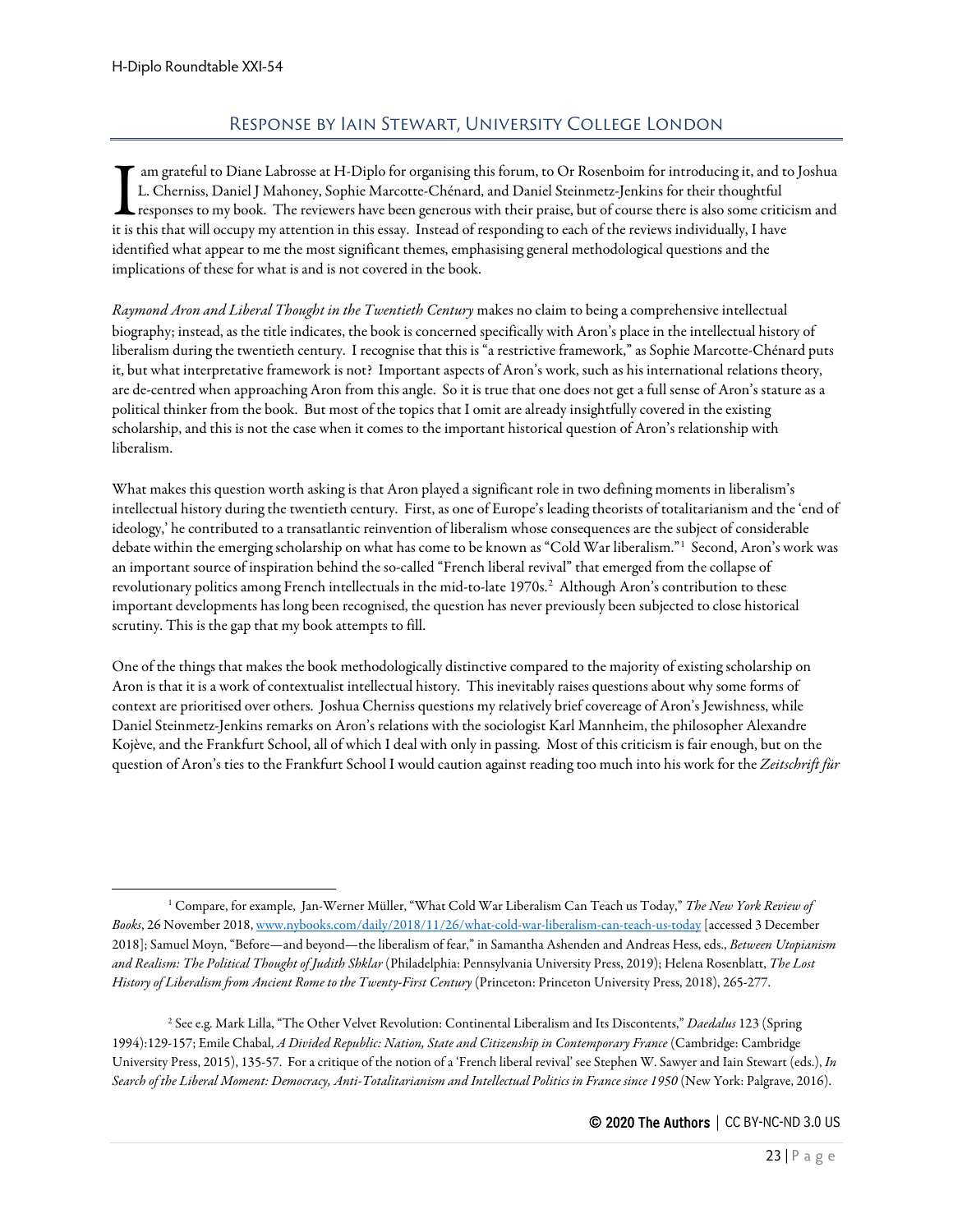H-Diplo Roundtable XXI-54

*Sozialforschung*. Nearly all of the articles Aron published there in the 1930s were short book reviews and the Frankfurt School intellectuals who knew Aron in Paris appear not to have viewed him as an ideological ally at the time.<sup>[3](#page-23-0)</sup>

In his review Steinmetz-Jenkings provides a helpful survey of the secondary literature on Aron that has developed since the 1990s. The general tendency that he observes is that the wave of scholarship that appeared in the 1990s was often written by conservative political scientists and was promotional and occassionally celebratory in tone, whereas since the turn of the century intellectual historians writing from the left have shown increasing interest in Aron and produced an emergent body of work that is somewhat more critical, without wishing to deny the importance of Raymond Aron's place in the history of twentieth century political thought. I think this is broadly correct, and that my own work on Aron, like that of Steinmetz-Jenkins, fits into the more recent tendency in the secondary literature. However, I would add that for all the differences in method and tone between the first wave of Aron scholarship and my own work, the neo-conservative reading of Aron that emerged in the early 1990s was well-founded. From a historical standpoint, the notion of Aron as 'the first neoconservative' is closer to the mark than more recent attempts to reclaim Aron for the left.[4](#page-23-1) And although I approach this subject from a different political and methodological perspective than Aron's conservative admirers, my understanding of how his engagement with French liberalism related to his early epistemological writings builds on the work of political scientists like Daniel J. Mahoney and Brian C. Anderson.<sup>[5](#page-23-2)</sup>

It is therefore gratifying to read Mahoney's praise for the book in the first half of his review, even if he also has some significant criticism of its methodology and epistemological presuppositions. On the latter theme he writes that:

Stewart does not raise the question of whether Aron's political thought provides a cogent and truthful account of human nature, modern politics, the totalitarian assault on human liberty or dignity, or the specter of nihilism, of cultural and civilizational repudiation that so concerned Aron after the 'May events' of 1968. Nor is there any recognition of Aron's greatness, or even obvious sympathy for him as a human being or thinker.

Although I disagree that the book is uninterested in the cogency of Aron's thought (chapters two, three and four are all substantially concerned with this), the rest of this passage is accurate. As an intellectual historian I am not interested in questions of essential truth, and in writing the book I was careful to avoid the hagiographical tone of some of the existing literature. This was not because of any lack of admiration for Aron but because more celebratory approaches to this subject can obscure as much as they reveal, especially where Aron's relationship with liberalism is concerned.

The opening words of Nicolas Baverez's introduction to a recent edited volume on Aron provide a good example of this:

<span id="page-23-0"></span><sup>&</sup>lt;sup>3</sup> See for instance the correspondence between Aron, Horkheimer and Benjamin over the French translation of the latter's 'Das Kunstwerk im Zeitalter seiner technischen Reproduzierbarkeit' in Walter Benjamin, *Écrits français, ed. Jean-Maurice Monnoyer* (Paris: Gallimard 2003), 162-169. I am grateful to Grey Anderson for bringing this source to my attention.

<span id="page-23-1"></span><sup>4</sup> "It is not an exaggeration to call Aron the first neoconservative." Brian C. Anderson, 'The Aronian renewal', First Things 6 (March 1995), <https://www.firstthings.com/article/1995/03/003-the-aronian-renewal> [accessed 10 June 2020]. Recent attempts to recover Aron's thought from the left include Gwendal Châton, *Introduction à Raymond Aron* (Paris: Découverte, 2017) and Serge Audier, *Raymond Aron: La démocratie conflictuelle* (Paris: Michalon, 2004).

<span id="page-23-2"></span><sup>5</sup> Brian C. Anderson, *Raymond Aron: The Recovery of the Political* (Lanham: Rowman & Littlefield, 1997); Daniel J. Mahoney, *The Liberal Political Science of Raymond Aron* (Lanham: Rowman & Littlefield, 1992).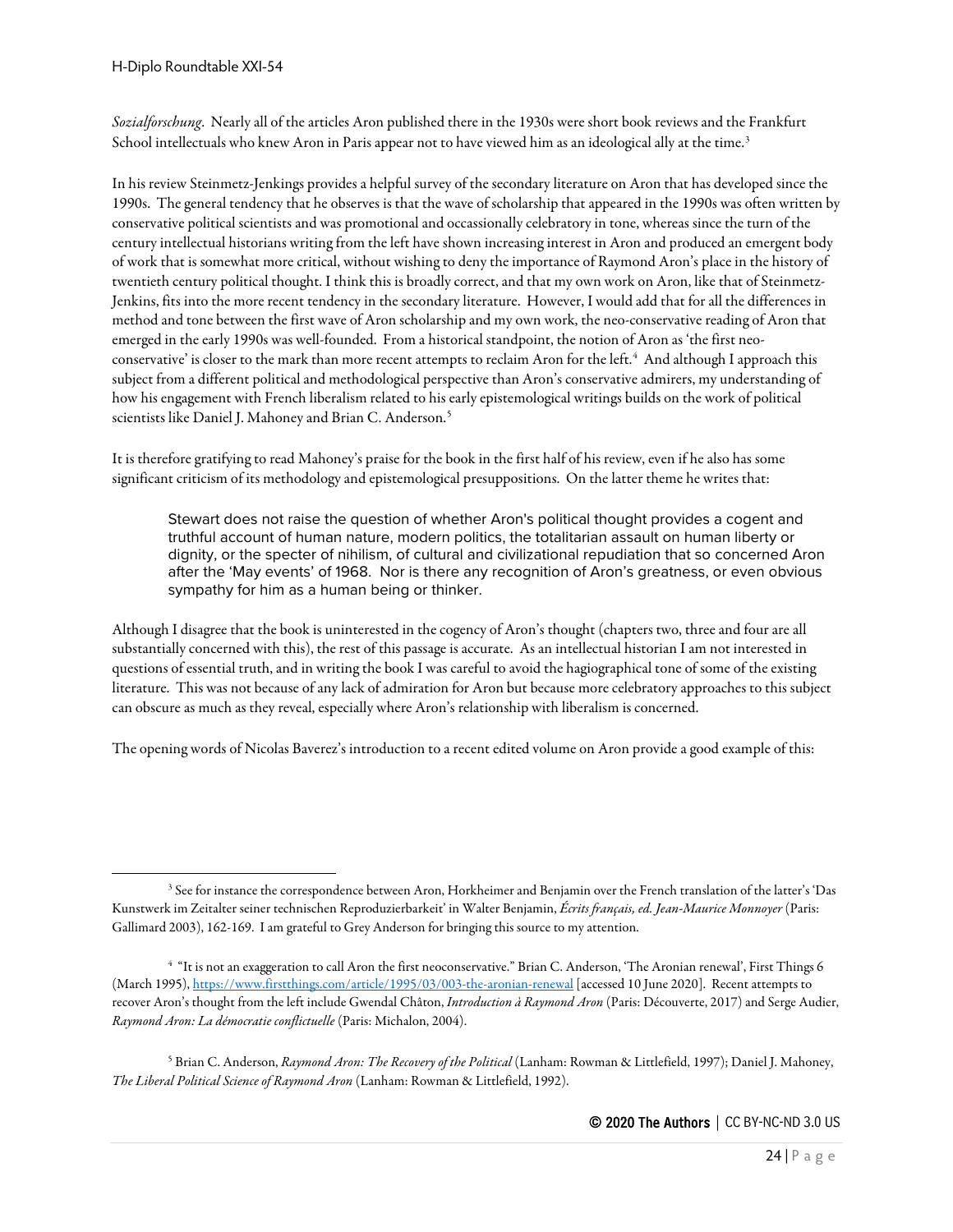Raymond Aron is *the* greatest figure in French liberalism of the twentieth century. In the tradition of Montesquieu, Constant, Tocqueville, and Élie Halévy, he is part of the French school of political sociology [...]<sup>[6](#page-24-0)</sup>

Obviously, I agree that Raymond Aron is an important figure in twentieth-century French liberalism, but proclamations of this kind have no explanatory value. Baverez seems to take it as given that Aron is the descendant of a venerable French liberal tradition because that is how Aron presented himself in a well-known passage of *Les étapes de la pensée sociologique*, where he defined a "French school of political sociology" whose main representatives were Montesquieu, Tocqueville, Halévy and himself.[7](#page-24-1) Baverez's judgement of Aron's importance in the French liberal tradition is thus just a laudatory rephrasing of Aron's own self-presentation. But what might be good hagiography makes for bad history.

Baverez, Mahoney and other political scientists writing on Aron have made important contributions to scholarship from which I have learnt a great deal. But their work begs the historical question of how and why Aron came to define and align himself with a particular vision of French liberal tradition. For as Aron himself repeatedly acknowledged, the French liberal authors with whom he came to be associated had a negligible influence on the development of his political thought prior to the mid-1950s. Insofar as French liberalism did inform Aron's early political development, this was mainly because he associated his arrival at political maturity with a rejection of the kind of progressive liberalism to which his elders in the interwar academic establishment largely subscribed. Furhermore, the intellectual influences that Aron drew upon to critique the politics of this older generation were mostly non- or explicitly anti-liberal thinkers. This obviously calls into question the idea that Aron was the direct linear descendant of a continuous tradition of French liberal thought.

Marcotte-Chénard is thus right to draw attention to my pre-occupation with Aron's earliest intellectual and political influences, but this is a function of the specific question I am asking in this book; it is not, as she suggests, indicative of any pressupposition about orders of causal priority in intellectual history generally. Marcotte-Chénard also rightly highlights my emphasis on continuity over rupture in Aron's political thought, though she suggests that I oversell the book's originality on this front. I think that she is mistaken on this last point. It is quite true that Aron and his many commentators have consistently emphasised the foundational importance of his experience living in Germany between 1930 and 1933 for his intellectual and poiltical development. I also recognise the importance of this but I do not make any claims to originality on that front; instead it is the book's coverage of Aron's earliest political engagements in the normalien student socialist movement of the late 1920s that is new and, to some readers at least, controversial.

As Steinmetz-Jenkins suggests, what makes this part of the book potentially controversial is that the revisionist socialist and neo-radical milieux in which Aron was politicised as a student were seedbeds for the emergence of a French brand of fascism in the 1930s. It is possible that Aron's retrospective dismissiveness towards his student political engagements served to gloss over something that, viewed in an uncharitable light, could be seen as politically compromising. But however sensitive this topic might potentially be, to draw attention to Aron's early involvement in political revisionism of various kinds is not to cast aspersions. After all, non-conformism's political sequels were heterogeneous: for every Marcel Déat there was an André Philip; for every Bertrand de Jouvenel a Pierre Mendès-France.<sup>[8](#page-24-2)</sup> Aron's interwar ties to different strands of non-conformist

<span id="page-24-2"></span><span id="page-24-1"></span>© 2020 The Authors | CC BY-NC-ND 3.0 US <sup>8</sup> The classic account of 'non-conformism' is Jean-Louis, *Loubet del Bayle, Les non-conformistes des années 30: une tentative de renouvellement de la pensée politique française* (Paris: Éditions du Seuil, 1969). A more recent account can be found in Philip Nord, *France's New Deal: From the Thirties to the Postwar Era* (Princeton: Princeto, 2010). Marcel Déat was the figurehead of interwar French neo-socialism and embraced fascist ultra-collaborationism in the 1940s. André Philip was a socialist politician and theorist whose work was influential on the development of French neo-socialism. He played a prominent role in the resistance during the war. Among the

<span id="page-24-0"></span><sup>6</sup> Nicolas Baverez, "Life and Works: Raymond Aron, Philosopher and Freedom Fighter," in José Colen and Élisabeth Dutartre-Michaut, eds., *The Companion to Raymond Aron* (New York: Palgrave, 2015); 3-14, here 3. Italics in original.

<sup>7</sup> Raymond Aron, *Les étapes de la pensée sociologique* (Paris: Gallimard, 1967), 295.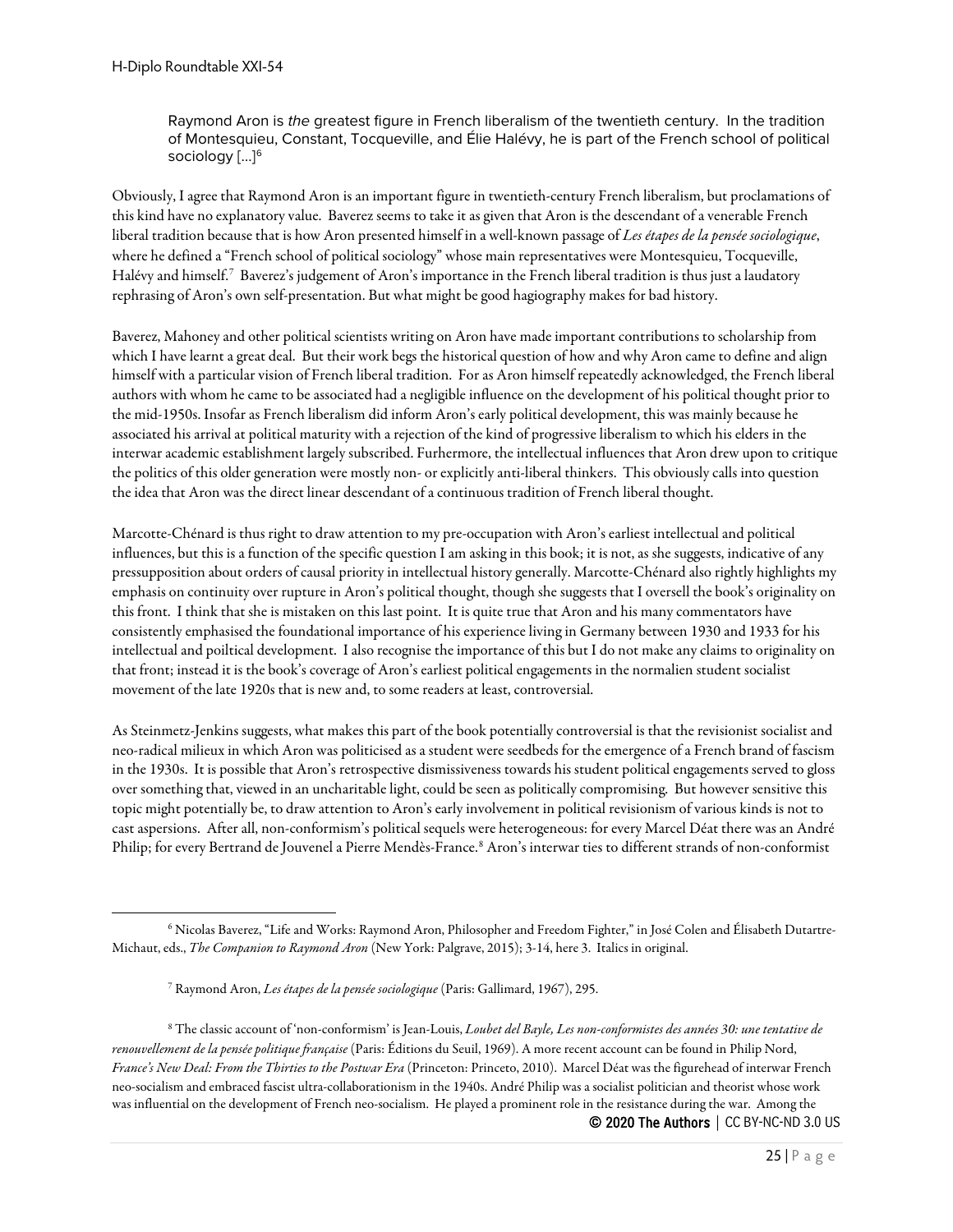political revisionism are significant not because they point to a spurious crypto-fascist tendency but because they remind us that he was politicised during a radical breakdown in consensus over what it meant to be a 'socialist,' a 'radical' or, indeed, a 'liberal.'

Mahoney understands my emphasis on Aron's illiberal influences as "impugning […] Aron for being something less than the pure 'liberal' he should have been." Yet the entire book is based on the assumption that there is no "pure" liberalism, that what it means to be "liberal" changes across time and space, and that Aron was influential in effecting such change during the mid-twentieth century, especially, though not exclusively, in France. The influence of the Nazi jurist Carl Schmitt on aspects of Aron's political thought is significant in this regard. But contrary to Mahoney's reading, in discussing this issue my intention was not to insinuate that there was "some unpleasant Schmittian underpinning" to Aron's thought. Nor do I understand Aron's eventual turn towards a French liberal tradition as a means of "covering over" the dark secret of his Schmittian inspiration, as Steinmetz-Jenkins suggests.

While I agree that Schmitt's influence on Aron should not be exaggerated (this is something that I repeatedly stress in the book), it is particularly significant for the problem that the book addresses. First, it exemplifies the anti-liberal tendency among Aron's formative influences, thereby casting doubt on the idea of Aron as the direct descendant of a French liberal tradition. Second, Schmitt's influence on Aron illustrates how the anti-totalitarian reinvention of liberalism was undertaken partly in response to some of liberalism's most penetrating critics and resulted in a partial absorption of those critics' ideas. An example of this from the left would be the broad acceptance of Karl Marx's critique of 'formal' liberty by most 'Cold War liberals,' including Aron (I acknowledge here the validity of Cherniss's criticism that I could have said more about Aron and Marxism). Similarly, Schmitt's radical distinction between liberalism and democracy, and his view of totalitarianism as a fulfilment rather than a betrayal of the democratic project, were heretical among progressive liberals in the 1930s but absorbed into the Cold War liberalism of thinkers like Aron. I do not think that this new liberalism was somehow "tainted" in the process, nor that Aron's eventual turn towards an earlier French liberal tradition was a way of sanitizing the Schmittian element of his democratic thought. Finally, Schmitt matters because from the mid-1970s onwards French intellectuals' increasing interest in the relationship between liberalism, democracy, and totalitarianism was articulated as a turn towards "the political" (*le politique*), a concept that was understood differently than "politics" (*la politique*).[9](#page-25-0) Because Schmitt was this concept's original theorist, it was necessary to consider the relationship between his use of the concept and its application during France's "liberal moment."[10](#page-25-1) If in the end I show that the French turn towards the political was only minimally Schmittian in inspiration, that does not mean that the question was not worth asking.<sup>11</sup>

Steinmetz-Jenkins contends that "the real place to look for Schmitt's influence on Aron concerns his thinking on international relations,"[12](#page-25-3) and most of the reviewers remark on the absence of a sustained discussion of Aron's international

<span id="page-25-0"></span><sup>9</sup> On this see Samuel Moyn, "Concepts of the Political in Twentieth-Century European Thought," in Jens Meierhenrich and Oliver Simons (eds.), *The Oxford Handbook of Carl Schmitt* (Oxford: Oxford University Press, 2014): 291-231.

<span id="page-25-1"></span><sup>10</sup> See Stephen W. Sawyer and Iain Stewart, eds., *In Search of the Liberal Moment: Democracy, Anti-totalitarianism and Intellectual Politics in France since 1950* (New York: Palgrave, 2016).

<sup>11</sup> For a similar take on this see Moyn, "Concepts of the political."

<span id="page-25-3"></span><span id="page-25-2"></span>© 2020 The Authors | CC BY-NC-ND 3.0 US  $^{12}$  This is debatable as a general statement, but where Aron's view of Schmitt's friend-enemy distinction is concerned I think it is correct. When asked his opinion on this in 1964 Aron replied that "The purpose of politics is friendship. But in the state of nature, that is to say in external politics, the risk of enmity is the first consideration." See Letter to Julien Freund, 5 February 1964, as quoted in my *Raymond Aron and Liberal Thought in the Twentieth Century* (158). See also *Raymond Aron, Peace and War: A Theory of International Relations* (London: Transaction, 2003): "Within one unit, politics does not involve the opposition of friend and enemy; rather, it is the order of command, legitimized by custom or beliefs. Philosophical reflection cannot and must not posit the death-struggle as the basis of

interwar neo-radicals Bertrand de Jouvenel joined the fascist Parti Populaire Français in 1936, whereas Pierre Mendès-France stayed in the Radical Party and joined the resistance during the war.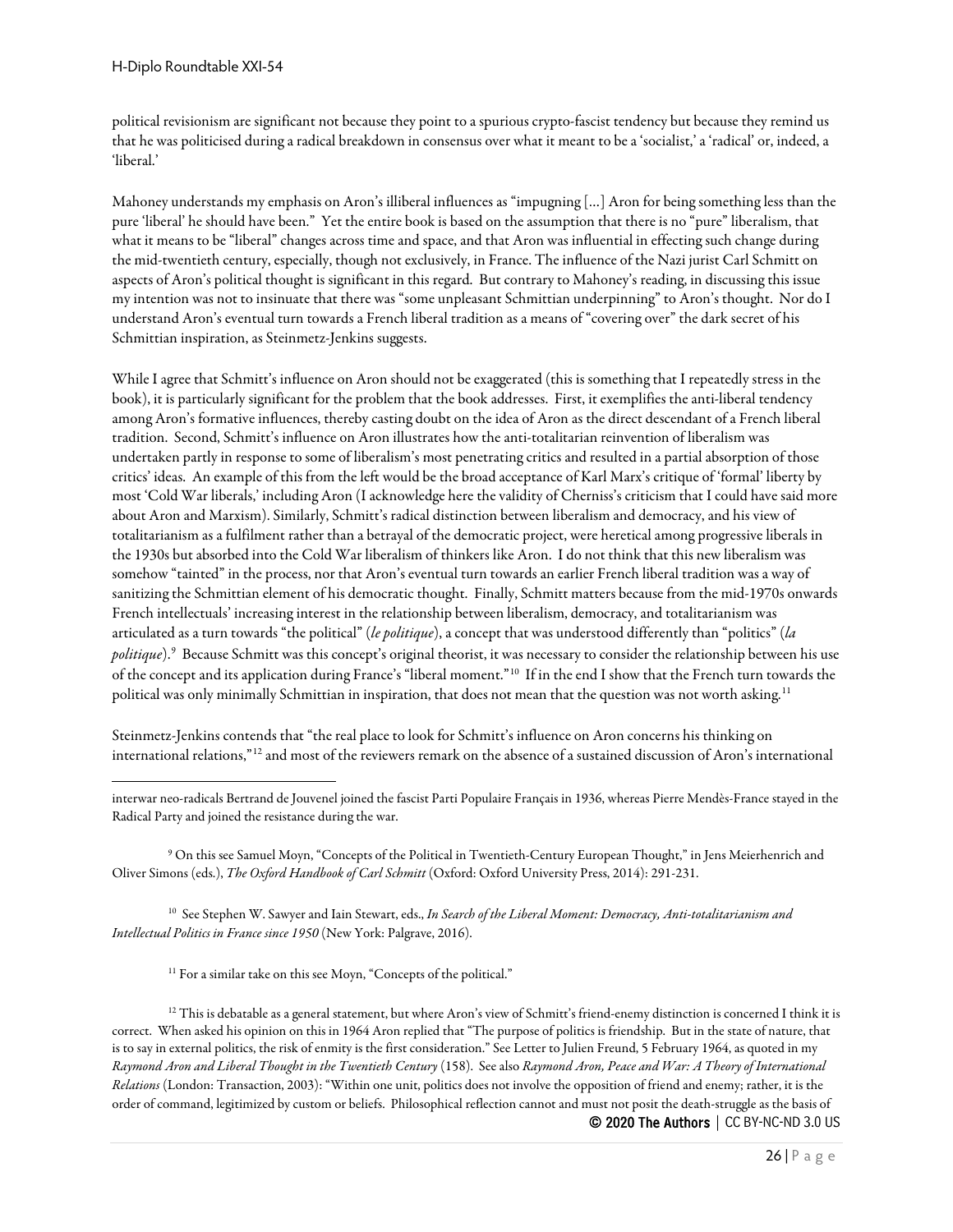relations theory from the book. This is clearly a significant omission. International politics was probably the subject which most preoccupied Aron in his writings from 1945 until his death in 1983, and he made a major contribution to understanding of the new international order that emerged after the Second World War. This was true not only in France, but also in the United States, where the American Secretary of State and National Security Advisor Henry Kissinger, to take only the most famous example, regarded Aron as "my teacher."[13](#page-26-0) Yet as far as I know Aron never presented his international thought as "liberal," nor has it ever been widely understood as such.<sup>[14](#page-26-1)</sup> This is unsurprising because Aron's theory of international relations rejected the basic tenets of what was conventionally understood as "liberalism" in this field at the time he was writing.

There are certainly some meaningful conceptual parallels between Aron's writing on domestic and international politics. For example, noting the significance of "pluralism" in my account of Aron's liberalism, Steinmetz-Jenkins asks why I did not pursue this line of inquiry into Aron's international thought, where "pluralism" also figures prominently. But had I done so this would only have confirmed that Aron was not a proponent of liberalism in the field of international relations theory. This is because whereas he considered "pluralism" (freedom of expression and a multi-party system) to be one of liberalism's conditions of possibility at the level of individual states, Aron thought that "pluralism" at the international level (a plurality of states recognising different principles of political legitimacy) was what made liberalism (the rule of international law) impossible, at least in the context of the Cold War.[15](#page-26-2)

Of course, this is not to say that there is no relationship between Aron's international thought and his liberalism. One could certainly argue – and I concede that this is something the book ought to have made clearer – that Aron understood the rejection of liberalism at the level of international politics as a pre-requisite for the long-term survival of liberal democracy at the level of individual regimes. I approach this sort of argument in my account of Aron's writings on decolonization. There is a fairly widespread misconception that Aron's endorsement of Algerian independence in 1957 amounted to a "liberal" argument for decolonization,<sup>[16](#page-26-3)</sup> yet in making this argument Aron actually broke with "liberalism" as it was understood in relation to the Algerian conflict at the time. Before 1957 he, like most of his contemporaries, associated liberalism with a progressive reform of the French Empire culminating in some form of federal arrangement. Aron's eventual endorsement of Algerian independence therefore amounted to an abandonment of liberalism as he understood it in relation to empire, but he saw this abandonment as necessary for the preservation of liberal democracy in metropolitan France.

Marcotte-Chénard suggests that although I adopt a nominalist view of liberalism's history in the book's introduction, elsewhere my "analysis often presupposes a somewhat fixed definition of what a liberal position entails and then proceeds to

<sup>13</sup> Henry Kissinger, "My teacher," *Commentaire* 28 (1984), 129.

<span id="page-26-1"></span><span id="page-26-0"></span><sup>14</sup> A recent exception to this trend is Thomas Meszaros and Anthony Dabila, "Raymond Aron's heritage for the International Relations discipline: the French School of Sociological Liberalism' in Olivier Schmitt, ed., *Raymond Aron and International Relations* (London: Routledge, 2018).

<span id="page-26-2"></span><sup>15</sup> On this point compare part two of Raymond Aron, *Democracy and Totalitarianism* (London: Weidenfeld & Nicholson 1968) with Raymond Aron, *Peace and War: A Theory of International Relations* (London: Transaction, 2003), 99-124, 561-567.

<span id="page-26-3"></span><sup>16</sup> See, for example, James D. Le Sueur, *Uncivil War: Intellectuals and Identity Politics during the Decolonization of Algeria*  (Lincoln: University of Nebraska Press, 2005), 147-157; Todd Shepard, *The Invention of Decolonization: The Algerian War and the Remaking of France* (Ithaca: Cornell University Press 2006), 68-70.

order even if, in the so-called phase of civilizations, the collectivities do in fact often separate themselves into parties each of which, in order to create an order in conformity with its preferences, is ready to treat its adversary as if it were the enemy and is sometimes, perhaps, obliged to do so. […] It frequently happens that hatred and, consequently, cruelty are worse between adversaries who are members of the same society than between foreigners. Nonetheless, the adversaries regard themselves, even in the heat of combat, as destined to live in one and the same community" (293, n.11).